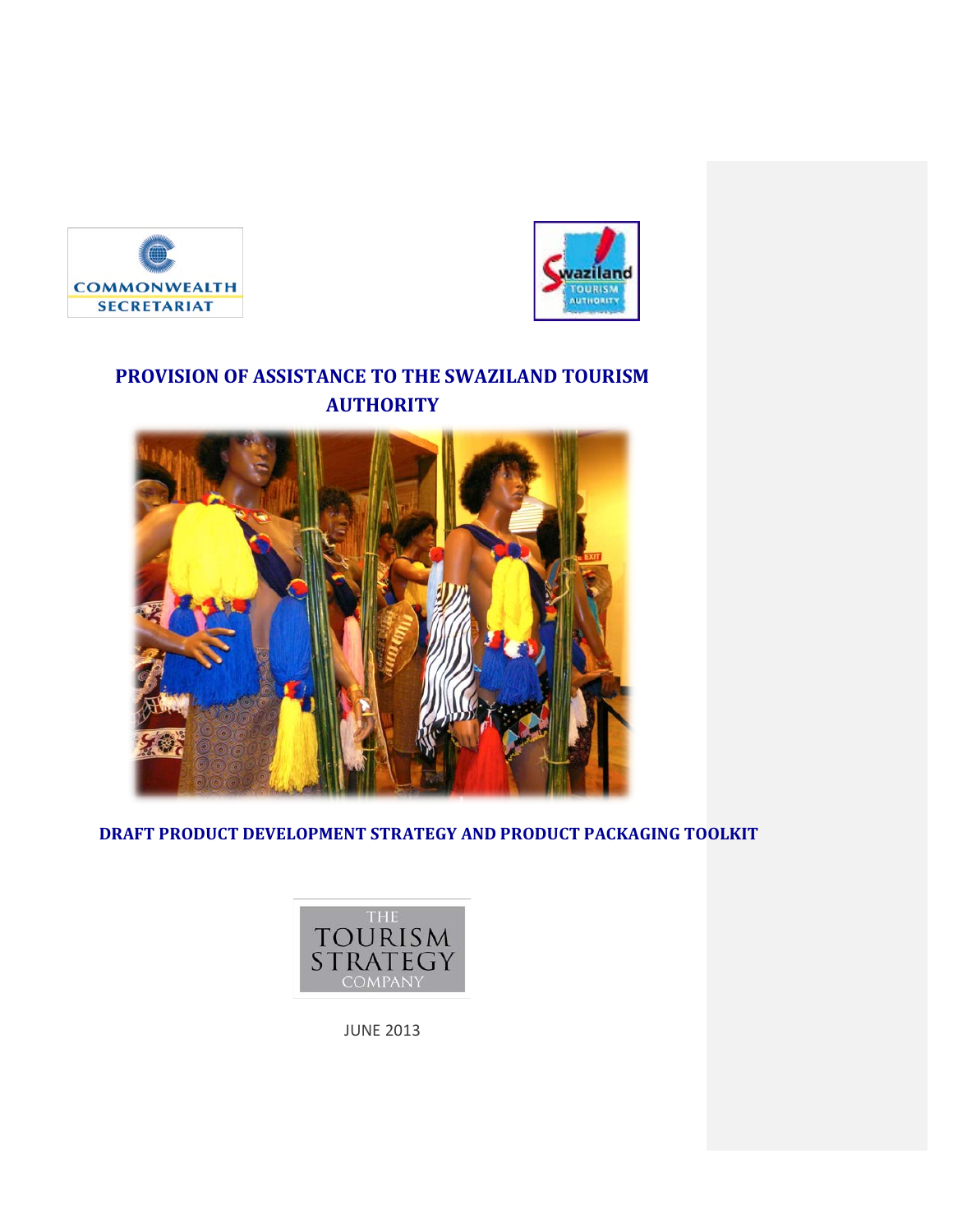# **Table of Contents**

| 1.  | <b>SUMMARY</b>                                                     | 1              |  |
|-----|--------------------------------------------------------------------|----------------|--|
| 2.  | <b>INTRODUCTION</b>                                                | 1              |  |
| 2.1 | <b>Report Status</b>                                               | 2              |  |
| 2.2 | The Tourism Market for Swaziland                                   | $\overline{2}$ |  |
| 2.3 | <b>Product Assessment</b>                                          | 3              |  |
| 2.4 | <b>Tourism Policy</b>                                              | 3              |  |
| 2.5 | Product Development                                                | 5              |  |
| 2.6 | Product Packaging Toolkit                                          | 5              |  |
| 3.  | <b>PRODUCT ASSESSMENT</b>                                          | 6              |  |
| 3.1 | 'SWOT'                                                             | 6              |  |
| 3.2 | Key Product Characteristics                                        | 7              |  |
| 3.3 | <b>Accommodation Characteristics</b>                               | 8              |  |
| 3.4 | Attractions                                                        | 10             |  |
| 3.5 | <b>Community Based Tourism</b>                                     | 12             |  |
| 3.6 | Access and Signage                                                 | 12             |  |
| 3.7 | Visa Facilitation                                                  | 13             |  |
| 4.  | <b>PRODUCT DEVELOPMENT STRATEGY</b>                                | 14             |  |
| 4.1 | <b>Overall Strategy</b>                                            | 14             |  |
| 4.2 | <b>Improved Access</b>                                             | 14             |  |
| 4.3 | Improvement to the Accommodation Stock                             | 16             |  |
| 4.4 | <b>Attractions</b>                                                 | 19             |  |
| 4.5 | Capitilisling on Events and Special Interest Comparative Advantage | 20             |  |
| 4.6 | Other Components of Tourism Product Development                    | 21             |  |
| 5.  | <b>PRODUCT PACKAGING TOOLKIT</b>                                   | 22             |  |
| 5.1 | 'Ready-made' packages                                              | 22             |  |
| 5.2 | Cross selling                                                      | 23             |  |
| 5.3 | Booking Engine on STA Website                                      | 24             |  |
|     | <b>Appendix: Contact Details for Advisory Team</b><br>25           |                |  |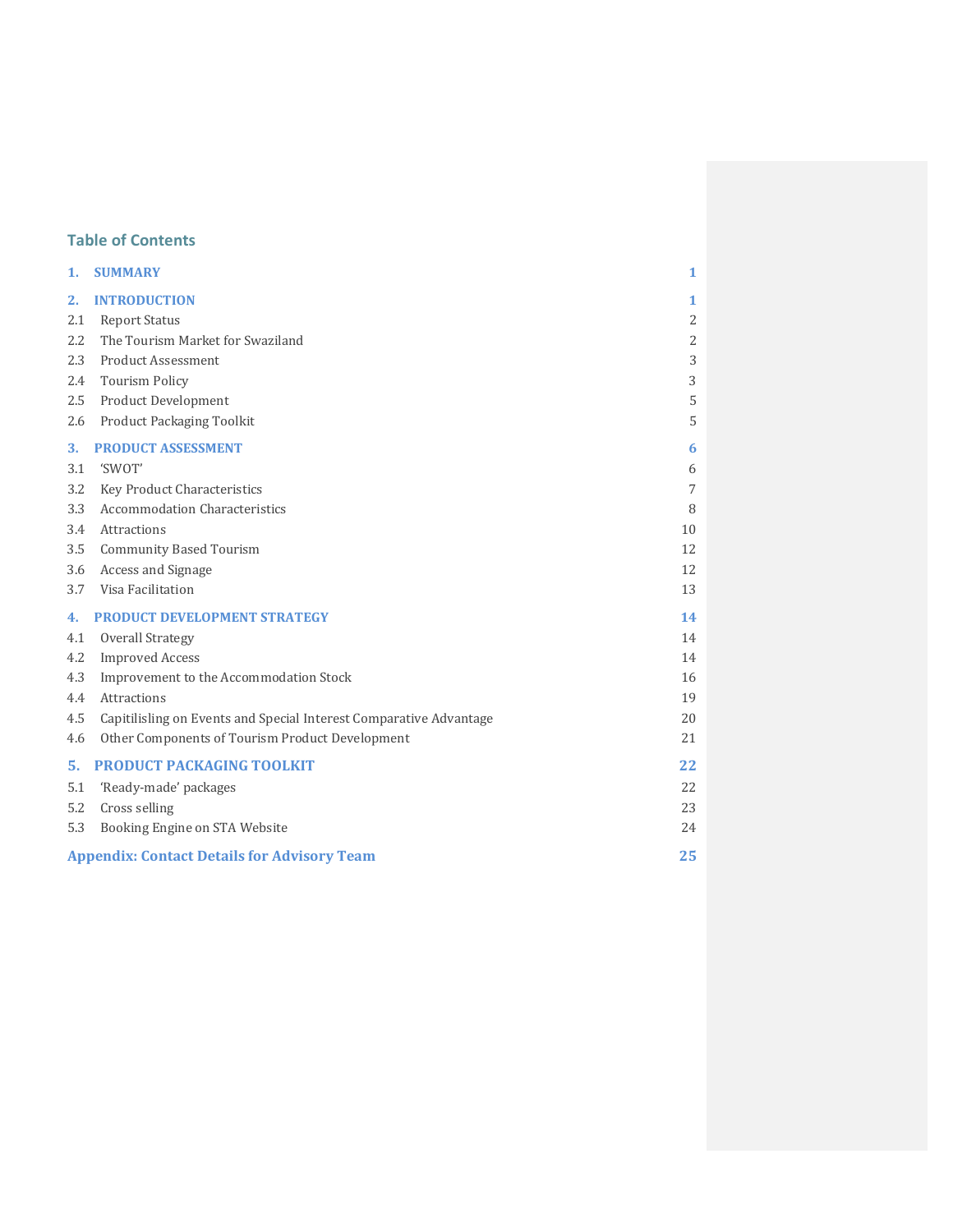# **1. SUMMARY**

The STA has made significant strides since its inception in 2003. The genesis of the current project is that with a more strategic approach to product development and marketing, tourism receipts to The Kingdom could be further increased. The notion was put forward that one of the reasons for the limited length of stay in Swaziland, was the limited product range. The analysis conducted and summarised in the report concurs with the assertion at a cursory level. It should be remembered that The Kingdom is small in physical area (17,364 km2). It does have a limited number of unique selling propositions. This is however supported by a comparative advantage in a number of unique events and special interest segments.

There is a lack of top-end accommodation product. Suggesting a programme of new investments, given the current constraints of market demand and financing coupled with no incentives, is clearly not viable. Investing in a 5-star luxury lodge may meet operator wishes, but would be inherently unviable given the short average length of stay, poor room occupancies and low average room rates in relation to the relatively high costs of construction.

The product development part of the report limits recommendations to four focus areas: improved access, improvements to the accommodation stock, upgrade and commercialisation of attractions and capitalising on events and special interest comparative advantage. The report also makes suggestions with respect to road quality, signage and visa facilitation.

The 'product packaging toolkit' is devised to support the implementation of the overall product development and marketing programme. The 'toolkit' has three components: 'read- made' packages, cross selling and the possibility of a booking engine on the STA website.

# **2. INTRODUCTION**

The Terms of Reference of the project cite feedback from tourists, that the limited product range was one of the reasons for the short length of stay in Swaziland. The research undertaken by the consultants has found that this statement may be true at a cursory level, particularly with respect to iconic or unique selling propositions. However, further analysis points to a considerable number of products and activities that are not well positioned or packaged. This report aims at suggesting ways forward in terms of developing and enhancing the current product offering. It is geared towards working with the product that is currently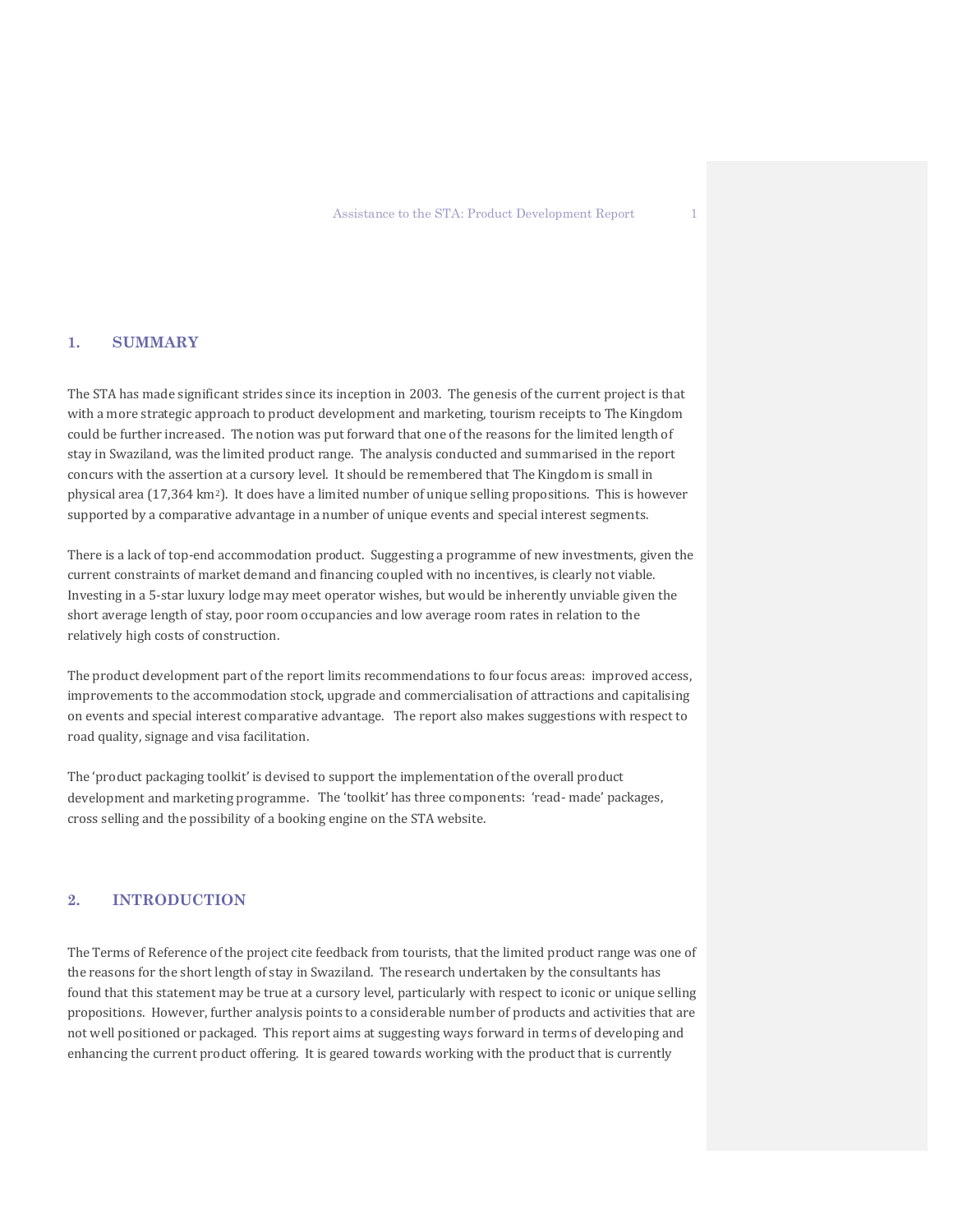available, as opposed to 'creating' new product. It concludes with a 'product packaging toolkit', which contains recommendations on how to present products more effectively to the market.

# **2.1 Report Status**

 $\overline{a}$ 

This draft follows an Inception Report of December 2012, and a Situation Analysis Report drafted in April 2013. Still to come is the draft marketing strategy and the final overall strategy.

# **2.2 The Tourism Market for Swaziland**

Swaziland recorded 113,305 overseas arrivals in 2012, 9.8% up from 2011. Of this 64.5% were from Europe. Of concern is that although 2012 reflected an increase in overseas arrivals, this number is down 26.9% from 2007 to 2012.

The overseas arrivals can be delineated by two main segments. The first segment is the Group series – which are scheduled departures consisting of between  $10 - 40$  passengers per group. They generally stay for one night and conduct one visit to Ngwenya Glass or the Candle Factory. There is limited ability to extend the length of stay, and trying to alter the activity outing will result in a zero sum gain for Swaziland. The second segment is the FIT traveller. They generally travel in hired vehicles and either book accommodation directly with establishments, or through an operator in their country of origin. There is potential to increase this segment, and to increase the length of stay and spend.

Swaziland's main source market is South Africa. In 2012 a total of 871,459 South Africans visited The Kingdom. Of this 339,869 or 39% were leisure travellers<sup>[1](#page-3-0)</sup>. It is recorded that South Africans have a repeater rate in excess of 80%. The Kingdom has not been actively marketed in South Africa. There is potential to tap into regional markets of Gauteng, Nelspruit, northern KZN as well as Maputo in Mozambique.

A more in depth analysis of Swaziland's tourism market is contained in the Situation Analysis Report.

**Comment [CCM1]:** It will be helpful to point this out at this stage to avoid the reader concluding that this is all the market analysis that has been conducted.

<span id="page-3-0"></span><sup>1</sup> There have been some aspersions cast on the veracity of the number of leisure tourists from South Africa. The general assertion is that many travellers cite "holiday" as purpose of visit, rather than risk an inquisition on work related issues. However, visitors from Commonwealth member states are automatically given 30 days, irrespective of the nature of their visit, and the work permit is not an issue on arrival. Information on the main purpose of visit is gathered through the Exit Survey where respondents are informed about the purpose of the survey and as such are normally not intimidated by the enumerators in that regard. This is also confirmed by the proportion of South African travellers captured through other in-country visitor surveys in formal attraction sites, such as game parks, cultural/ historical sites, major events, etc.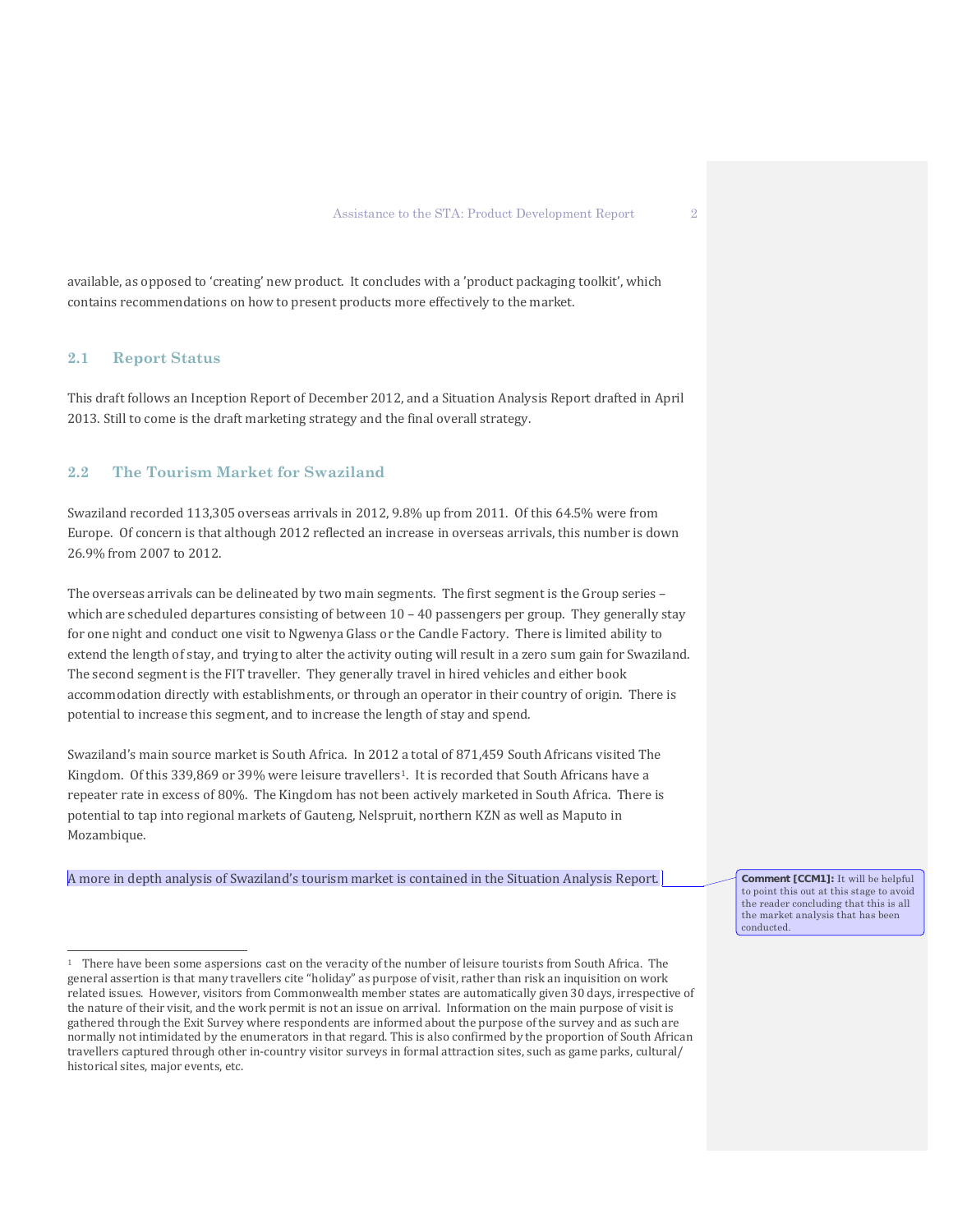# **2.3 Product Assessment**

A range of aspects have been assessed such as accommodation, attractions, access and service quality against a backdrop of regional comparisons. The assessment extends to include community based tourism, access and signage as well as visa facilitation. These were assessed by the consultants during a 14 person day product audit that spanned Swaziland. Important feedback was also gleaned from interviews and meetings with a range of operators in South Africa, UK, Germany and The Netherlands

#### **2.4 Tourism Policy**

Swaziland's first **National Tourism Policy** was adopted in 2000. The establishment of the Swaziland Tourism Authority was provided for under this Policy. The Policy was revised in 2010. The Goal for the Policy is for tourism to be developed as a national priority in a sustainable and acceptable manner taking full advantage of regional and international trends and developments so that it will significantly contribute to the continued improvement of the quality of life in the Kingdom while promoting the country's cultural and natural heritage.

The Policy contains the observation:

*"The major attractions of the Kingdom of Swaziland are the unique culture of the people and the scenic beauty of the country. The fact that Swaziland has no single globally identifiable feature on which to hinge its promotion on the international tourism market, does not preclude the potential for the national tourism product to emerge as an international attraction, alongside other regional attractions."*

The six Key Principles of the Policy are:

- 1. Tourism development will be private sector driven with the role of Government being to create an attractive investment environment for the tourism industry to flourish;
- 2. Tourism development will be managed to ensure sustainability and the conservation of the country's environmental and natural resources;
- 3. Tourism development will promote active Swazi participation in the sector both as entrepreneurs and suppliers of goods and services and as customers of tourism;
- 4. Tourism development will aim to maximise the opportunities afforded by strategic regional opportunities such as the Lubombo Spatial Development Initiative;
- 5. Swaziland will build on its existing strengths to develop tourism including via linkages with other sectors;
- 6. Swaziland will aim to develop a marketable identity focusing on selected niches and products in order to attract visitors to the country and to differentiate itself, where necessary, from its neighbours.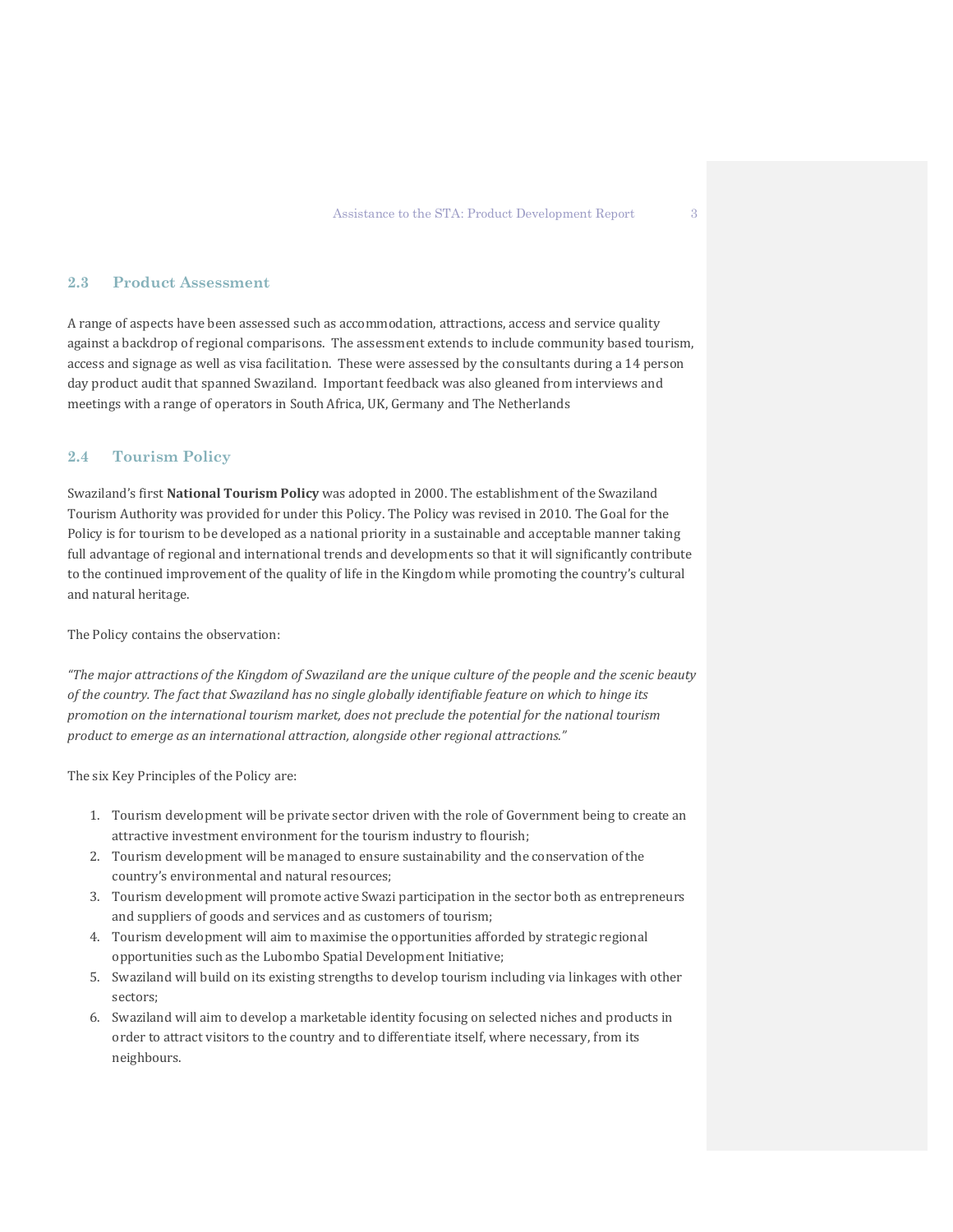Among the potential areas for the future product development were seen:

- Adventure tourism
- Cultural tourism
- **Festivals**
- Meetings, incentives, conventions and exhibitions (MICE)
- Water-sports tourism at dams and rivers.

Improvement of the arrival experience for tourists at border posts is envisaged as one of the activities of an Inter-Ministerial Committee for tourism sector development. This is to include better information and signage, longer opening hours and more friendly and efficient services such as visa requirements and issuing procedures.

Strategies for marketing that are foreseen under the Policy are for:

- Development of linkages with surrounding tourism areas and regions;
- Development of a culture that facilitates customer service excellence;
- Cooperative marketing activities through membership of appropriate regional bodies;
- Training of e.g. frontline providers for them to better market the country's tourism product;
- Differentiation and branding to strengthen Swaziland's unique identity;
- Effective use of the internet as an advertising and promotional tool;
- Showcasing Swaziland's tourism product at regional and international forums.

The promotion of domestic tourism is a part of the Policy including via events, tourism education in the school curriculum, provision of preferential rates for locals at tourism attractions and other means for local people to visit the country's tourism attractions.

A **National Tourism Development Plan 2006-2020** was prepared by Graham Muller & Associates under the European Union funded Private Sector Support Programme which ran from 2001 to 2006. While this Plan mentions tourism related proposals already formulated under the Government's Swaziland Millennium Project, the focus in terms of product development is more on smaller scale local actions and on infrastructure development, notably road improvements of relevance to tourism development. The principal tourism related proposals under the **Millennium Project** are for:

- A new International Airport with Link Road
- An International Convention Centre
- A new 250 room 5-star Hotel
- An African Theme Park
- International Trade Centre
- A Sporting Complex
- An Amusement Park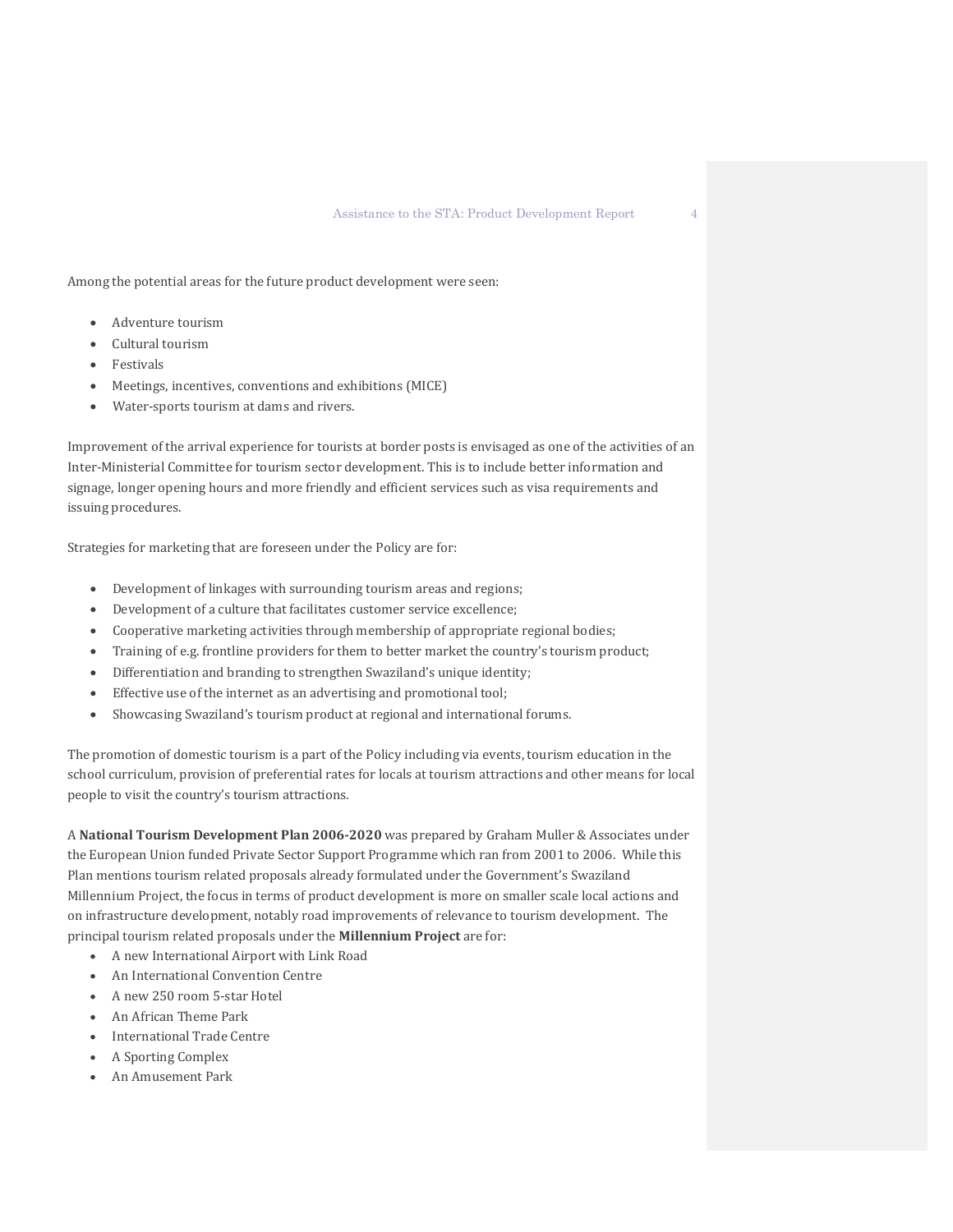Implementation of individual projects envisaged under the Tourism Development Plan and as part of the Millennium Project has been slow, with very few completed.

The **National Tourism Strategy and Action Plan, 2012-2016**, contains specific objectives and targets. These include:

- The development of new tourism products of the kind identified in the National Tourism Policy in an effort to extend the short average length of stay. This includes the design of new product packages and engagement with tour operators with a view to selling these packages;
- Marketing of existing and new tourism products via an increased marketing budget;
- Increasing the number of international visitors from 1.2 million (including visitors in transit) to 1.5 million, the number of domestic bed nights and the average length of stay from 2 nights to 3 nights overall.

### **2.5 Product Development**

Product Development is mentioned in the National Tourism Strategy and Action Plan produced by the Ministry of Tourism and Environmental Affairs. *"The country will constantly improve its tourism offering as well as build new products and services to target both old and new visitors. This calls for market research to ensure that the products are market driven. Such products should be those that sought to strengthen the country's tourism image."* There did not appear to any visible links to national, regional or district level planning.

Proposals for product development have been made in relation to the marketing strategy that is in the process of being developed to be drafted by the end of June. The recommendations are limited to four focus areas: improved access, improvements to the accommodation stock, upgrade and commercialisation of attractions and capitalising on events and special interest comparative advantage. The report also makes suggestions with respect to road quality, signage and visa facilitation.

#### **2.6 Product Packaging Toolkit**

The toolkit is devised to support the implementation of the overall product development and marketing programme. The 'toolkit' has three components: 'ready- made' packages, cross selling and the possibility of a booking engine on the STA website.

**Comment [CCM2]:** Could you include a description of what is guiding product development in Swaziland – e.g. is there a tourism master plan/development plan, any links to country and town planning e.g. areas for tourism development designated by the local council/government. If there are any limitations arising from such plans or the lack thereof. I am not sure if this

was covered in the Situation Analysis.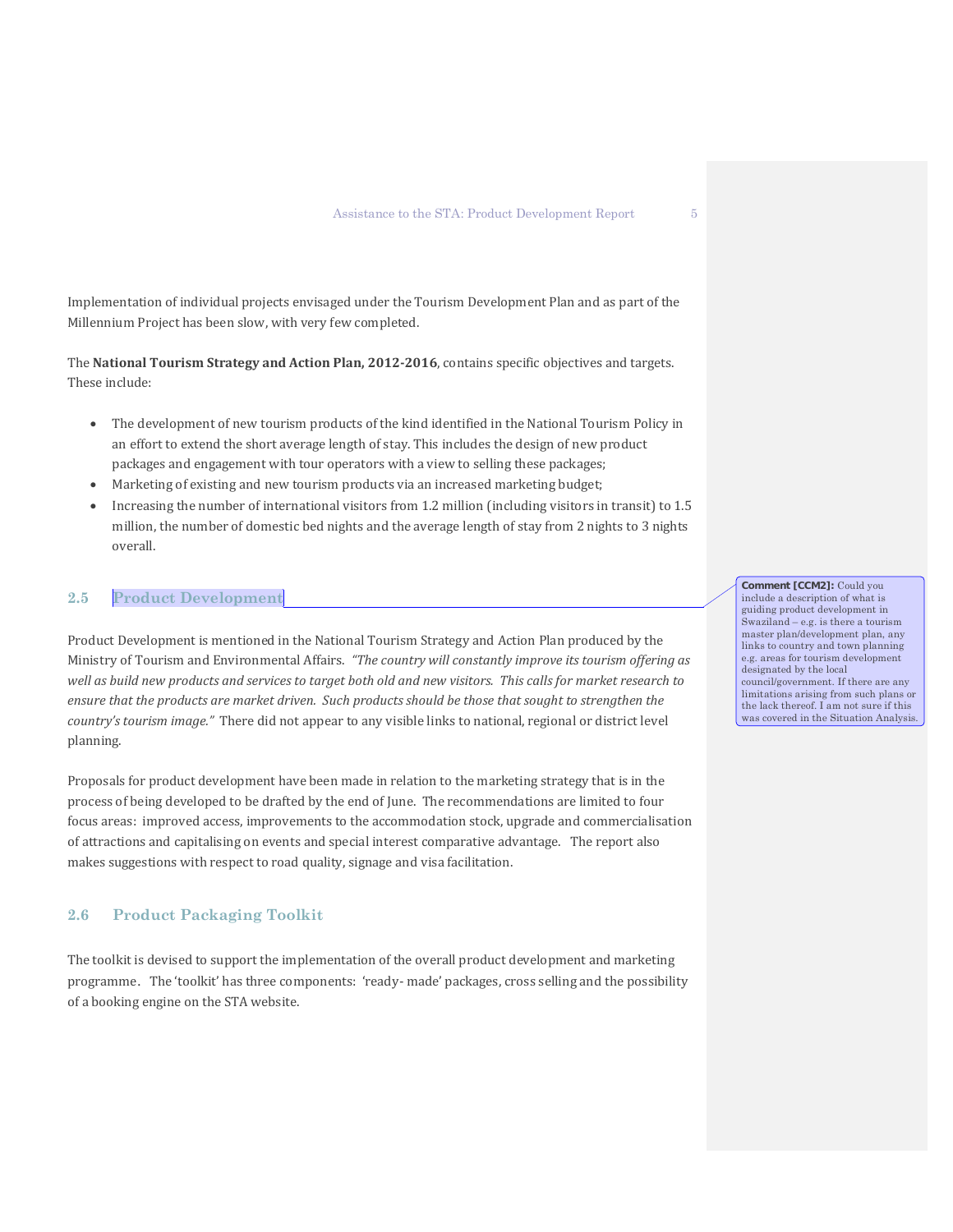# **3. PRODUCT ASSESSMENT**

# **3.1 'SWOT'**

# **TABLE 3.1: 'SWOT' ANALYSIS**

| <b>STRENGTHS</b>                                     | <b>WEAKNESSES</b>                                    |
|------------------------------------------------------|------------------------------------------------------|
| Swazi culture - which offers safety, friendly people | Limited destination awareness in current             |
| and a feeling of relaxed comfort                     | originating markets                                  |
| English speaking                                     | Lack of co-ordination and co-operation between       |
|                                                      | STA and private sector players                       |
| Geographical position - between Kruger National      | Constrained financial resources in both the public   |
| Park/Mozambique and Kwa-Zulu Natal                   | and private sectors including for conservation       |
| An additional country to visit on a South African    | Shortage of tourism 'icons'                          |
| and/or Mozambique itinerary                          |                                                      |
| Un-spoilt landscape and scenery                      | Difficulty in accessing 'Royal experience'; no fixed |
|                                                      | dates for major cultural festivals                   |
|                                                      |                                                      |
| Proximity to Gauteng economic hub of RSA as well     | Air access expensive and only from Johannesburg      |
| as Nelspruit, Maputo and KwaZulu-Natal north of      |                                                      |
| Durban                                               |                                                      |
| Wildlife viewing up close including on foot and      | Insufficient human resource skills and capacity      |
| mountain biking                                      |                                                      |
| Events programme including Bushfire festival         | Malaria risk in eastern Swaziland                    |
| Range of adventure activities - including white      | Limited capacity in languages other than English     |
| water rafting, caving and quad trails                | and Swazi                                            |
| Attractive for volunteer tourism                     | Limited high end accommodation                       |
| Quality handicrafts - relative to many other         | Perceived border difficulties/visa requirements for  |
| destinations                                         | some countries with limited number of foreign        |
|                                                      | embassies                                            |
| Exemplary rhino conservation record                  | Weak private sector sales and marketing capacity -   |
|                                                      | poor positioning with regional inbound market        |
| Good quality major roads                             | Poor quality access roads in certain areas and poor  |
|                                                      | signage                                              |
| "Not South Africa" - discernible absence of angst    | Weakness in tourism in Mpumalanga and                |
|                                                      | Mozambique - limits to regional positioning          |

| <b>OPPORTUNITIES</b>                                  | <b>THREATS</b>                                    |
|-------------------------------------------------------|---------------------------------------------------|
| Grow the regional self-drive market                   | Trend of decreasing length of stay for overseas   |
|                                                       | visitors to Southern Africa                       |
| Increase length of stay among overseas FIT            | Negative perceptions of Swaziland linked to Swazi |
| travellers - through focused & targeted sales effort  | Royal Family                                      |
| Niche market potential, e.g. hiking, mountain biking, | Global and regional competition                   |
| bird watching, river rafting                          |                                                   |
| Regional golf group market                            | Increased prices, e.g. of fuel                    |
| Development of the domestic market                    | Regional instability, e.g. Zimbabwe               |
| Growth of volunteer tourism                           | Continued weakness in the economy                 |
|                                                       |                                                   |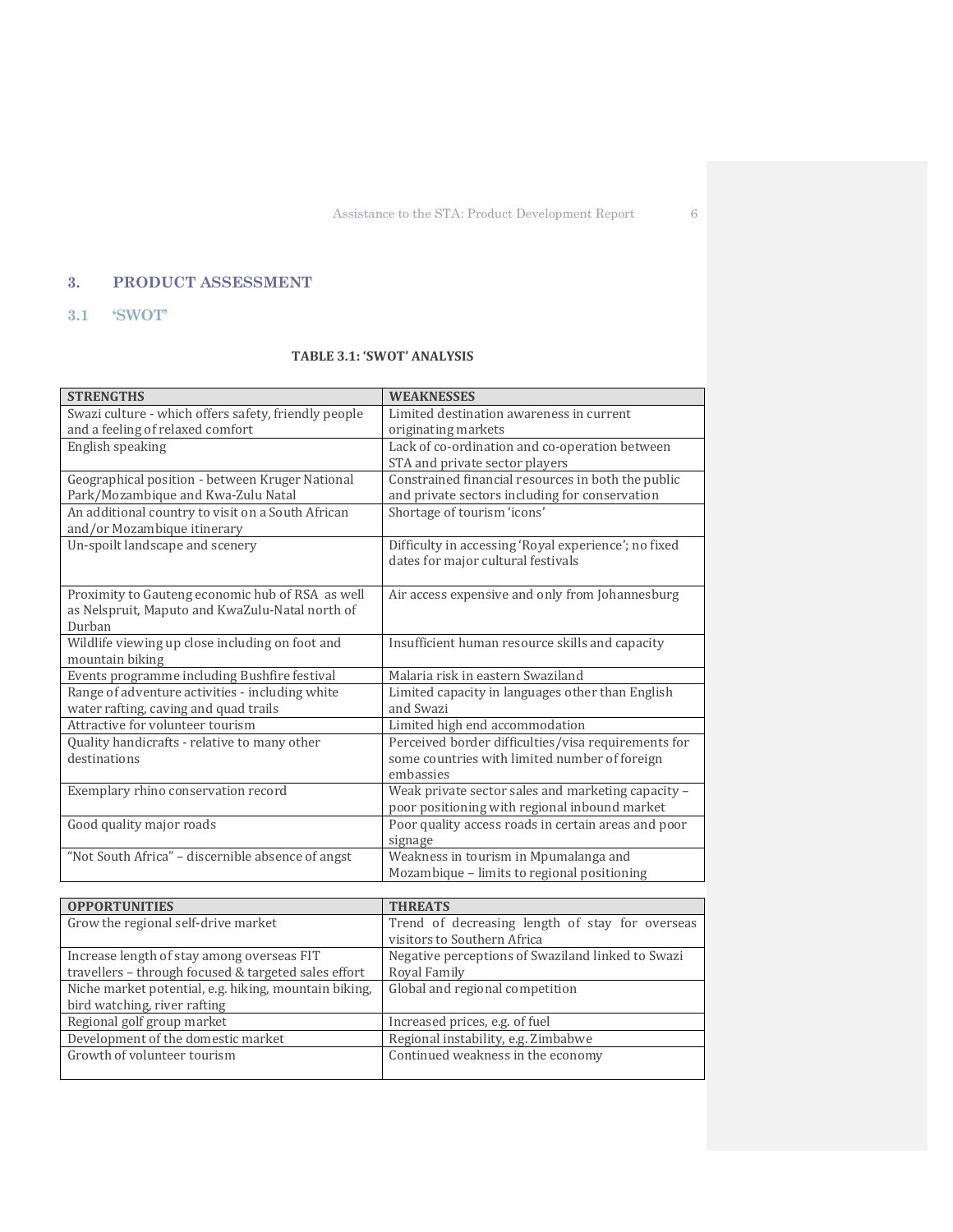| Enhanced collaboration with neighbouring           | Dramatic decline in arrivals from Europe |
|----------------------------------------------------|------------------------------------------|
| destinations/businesses                            |                                          |
| Greater collaboration between the Swazi public and |                                          |
| private sectors and between private sector tourism |                                          |
| businesses                                         |                                          |
| Enhanced events programme                          |                                          |
| Modular product packaging                          |                                          |

### **3.2 Key Product Characteristics**

 $\overline{a}$ 

It needs to be remembered that Swaziland is a relatively small country. The country is 17,364 km2. It is marginally smaller than Wales (20,779 km2). In comparison, the Free State province in South Africa is 129,825 km2. The Kingdom has a limited array of unique selling propositions (USPs). Three key USPs are the Sibebe Rock, Ngwenya Mine and the Royal Events. Swaziland does boast an impressive list of special selling propositions. These are attractions and events that have a special appeal, but may not be unique to Swaziland. They are set out below.

On the positive side, a key comparative advantage Swaziland enjoys (especially relative to South Africa) is the safe and friendly environment it affords to travellers. This 'context' cannot be understated and should be utilised extensively when marketing The Kingdom. Swaziland has magnificent pristine walking trails, but then so does South Africa for example along the Wild Coast of the Eastern Province. The key difference is that the hiker/walker in Swaziland is totally safe, whereas there have been various instances of hikers along the Wild Coast being attacked and robbed[2.](#page-8-0)

Although The Kingdom is small in size, it boasts four unique geographical zones at different altitudes and vegetation. The mountainous Highveld, the subtropical Middleveld and the Lowveld as well as the Lubombo Mountains.

| UNIQUE SELLING PROPOSITIONS |                                                                                        |  |  |  |
|-----------------------------|----------------------------------------------------------------------------------------|--|--|--|
| Sibebe Rock                 | World's largest exposed granite dome, 3 billion years old, but for a full appreciation |  |  |  |
|                             | it is necessary to climb to the top (approx. 2.5 hours for an ascent)                  |  |  |  |
| Ngwenya Mine                | Oldest mine in the world (at least 43,000 years) with good interpretative displays     |  |  |  |
|                             | (EU funded)                                                                            |  |  |  |

#### **TABLE 4.2: UNIQUE AND SPECIAL SELLING PROPOSITIONS**

<span id="page-8-0"></span><sup>2</sup> A leading product owner in Swaziland likened The Kingdom and South Africa to Ireland and the UK. Ireland does not have many USPs, but one of the main attractions is the friendliness and warmth of the Irish people.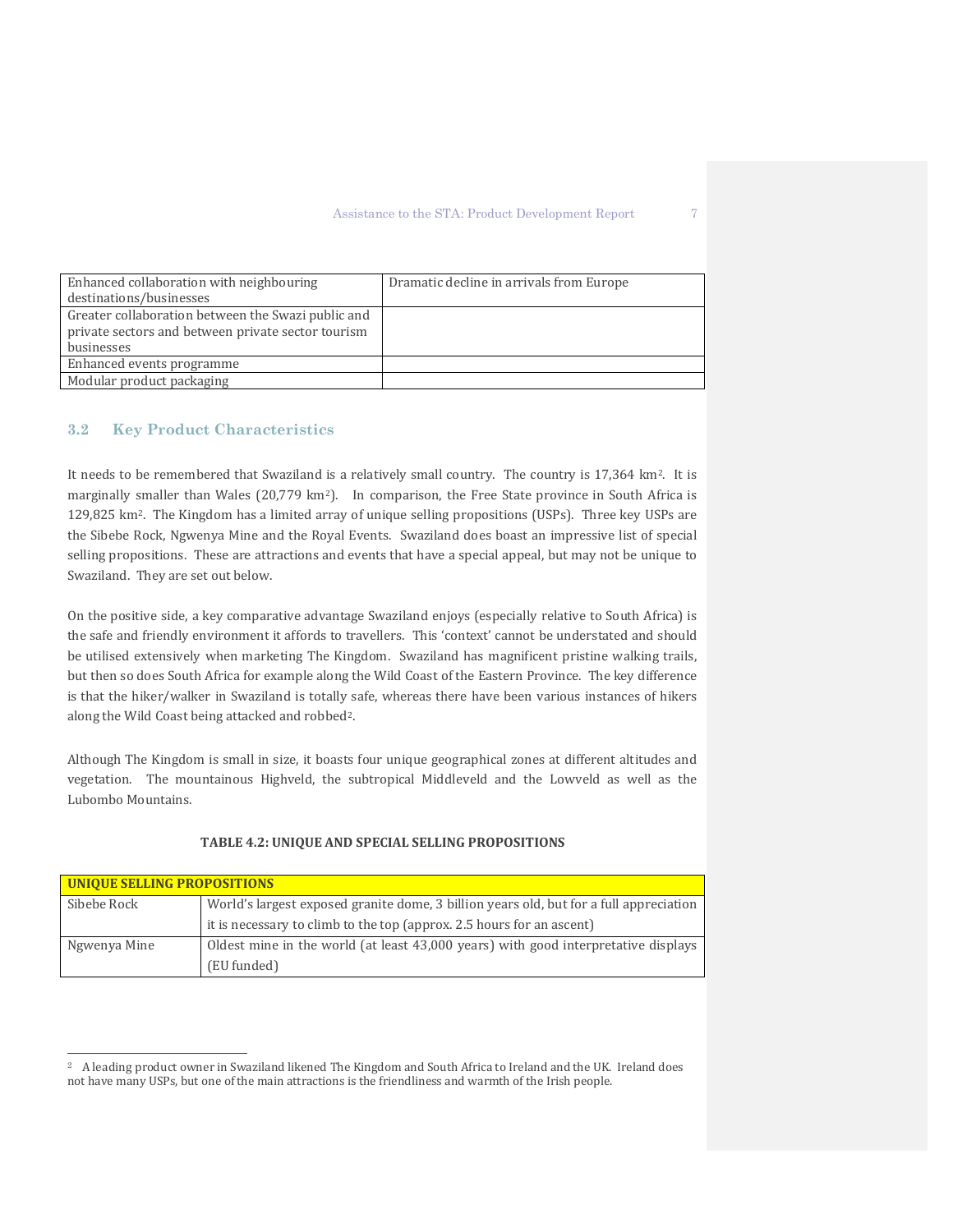| <b>SPECIAL SELLING PROPOSITIONS</b> |                                                                                                                                                                     |  |  |  |  |  |
|-------------------------------------|---------------------------------------------------------------------------------------------------------------------------------------------------------------------|--|--|--|--|--|
| Annual Events e.g.                  | A distinctive music festival that already attracts about an audience of about 20,000                                                                                |  |  |  |  |  |
| MTN Bushfire.                       | each May and a three day event each October that, in 2012, featured 31 live bands<br>and DJs as well as fire dancing and belly dancing, traditional songs and dance |  |  |  |  |  |
| Simunye Country                     |                                                                                                                                                                     |  |  |  |  |  |
| Club Annual Fair                    |                                                                                                                                                                     |  |  |  |  |  |
| Mlawula Nature                      | A rare opportunity to wander unguided in pristine African bushveld, with facilities                                                                                 |  |  |  |  |  |
| Reserve                             | including Magadzavane Lodge, opened in March 2012                                                                                                                   |  |  |  |  |  |
| Malolotja Nature                    | Some of the finest hiking in Southern Africa - scenery, wildlife and unlike better                                                                                  |  |  |  |  |  |
| Reserve                             | known destinations such as the Drakensburg, little patronised                                                                                                       |  |  |  |  |  |
|                                     |                                                                                                                                                                     |  |  |  |  |  |
|                                     |                                                                                                                                                                     |  |  |  |  |  |
| Hlane Royal National                | Opportunity to see e.g. white and black rhino at close quarters: "Better than and not                                                                               |  |  |  |  |  |
| Park/Mkhaya Game                    | so crowded as Kruger" (visitor comment, August 2012)                                                                                                                |  |  |  |  |  |
| Reserve                             |                                                                                                                                                                     |  |  |  |  |  |
| Unusual quality                     | Swazi candles (distinctive products); Ngwenya Glass Factory (figurines, vases and                                                                                   |  |  |  |  |  |
| handicrafts                         | tableware all made from recycled glass); Tintsaba; Gone Rural; Coral Stephens                                                                                       |  |  |  |  |  |
| Nsangwini                           | Only Rock Art Wildebeest south of the Zambezi, but with challenging access for 2                                                                                    |  |  |  |  |  |
|                                     | wheel drive vehicles                                                                                                                                                |  |  |  |  |  |
| Golf                                | Appeal to self-drive golfing group market in $RSA - 2$ world class 18 hole courses,<br>one hosting two Sunshine Tour events                                         |  |  |  |  |  |
| Adventure activities                | Mountain biking, canopy tours and white water rafting                                                                                                               |  |  |  |  |  |

# **3.3 Accommodation Characteristics**

Swaziland has some 140 registered accommodation establishments, with an average size per establishment of just 19 rooms. Although it was not possible to visit every hotel/resort, 60% of the hotels/resorts of over 25 rooms were visited by the team, as well as a range of smaller properties.

About 70% of the establishments are hotels, guest houses or B&B's with the majority of the remainder being self-catering. Two thirds of all available rooms are in the centre of the country, i.e. in Mbabane, the Ezulwini Valley and Matsapha/Manzini.

There are a mere nine hotels/resorts with more than 50 rooms each and only 29 with 25 rooms or more. While the majority of the larger properties have websites that are linked into the STA (Geo Group) website, only 10 offer direct online booking through their own site (Table 3.1).

A considerable number of properties perforce have to focus on the domestic and/or regional market, either because of their location, or simply because of their product characteristics. The number of properties that can be sold effectively in long-haul markets is small, particularly to group tours. A symptom of this is that,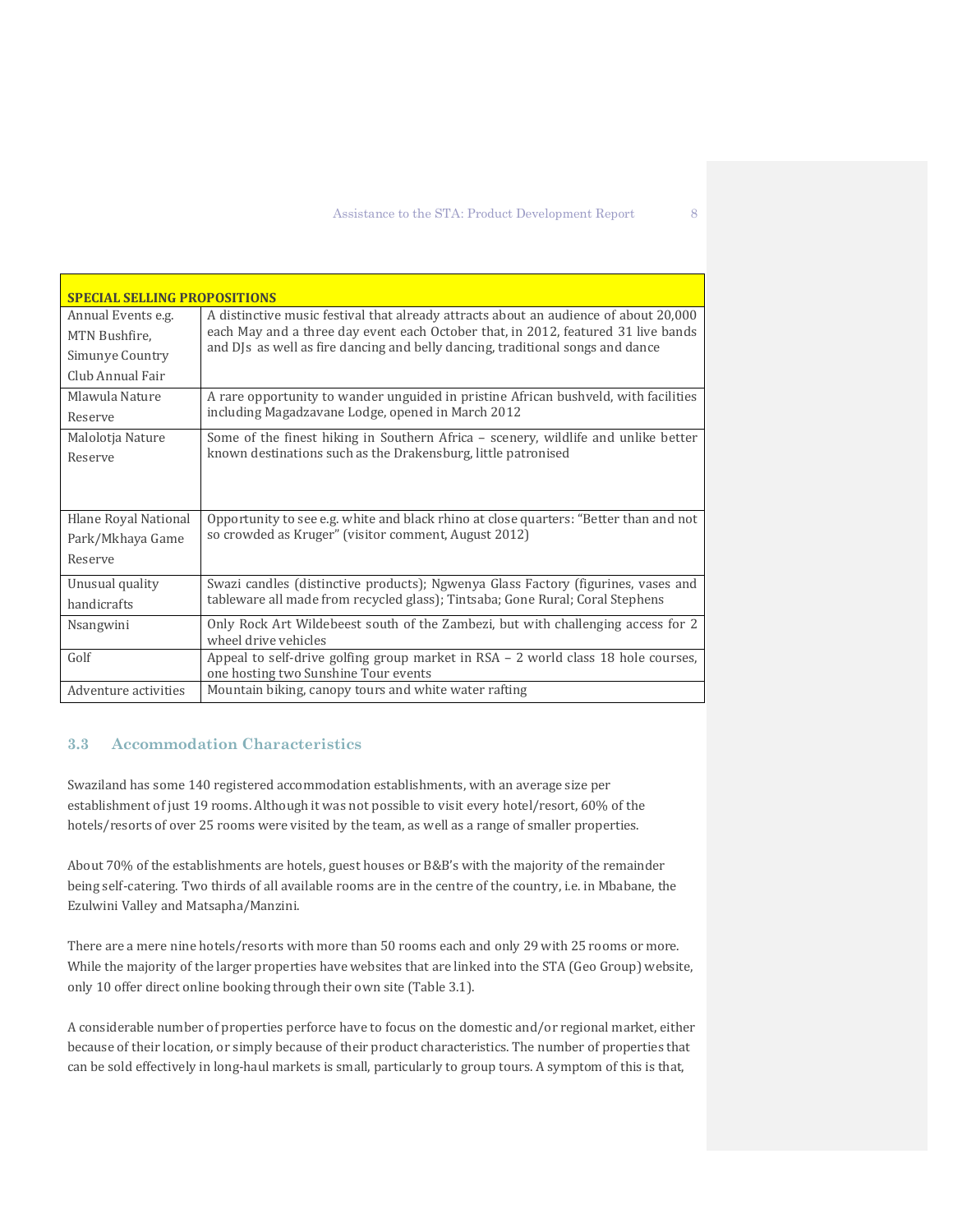for example, Cox & Kings feature only five properties in Swaziland, the two Sun International hotels, the Royal Villas, the Foresters Arms and Mkhaya Game Lodge (Big Game Parks). Only six properties have a TripAdvisor score of 4.5 or 5.0 (the maximum). While these scores are dependent on client reviews of varying character and number, they do indicate some measure of customer satisfaction. That a considerable number of properties have no score at all, as a result of a lack of customer reviews, is an indication of low penetration of international markets.

Swaziland lacks any upmarket lodges of the kind found in and around the Kruger National Park, for example, as commented on by several European tour operators. The dilemma is that the current market for such facilities is likely to be low, making it difficult to achieve viability. Indeed, the indicators are that the profitability of accommodation operators in Swaziland is relatively low, with some making serious losses. Only the Ezulwini area has, on average, achieved room occupancy rates that would internationally be regarded as reasonable.

A further feature is the lack of any international brands such as Accor, Hilton, Marriott and Starwood. The only branded properties are the two hotels managed by the regional operator, Sun International Hotels. This limits staff exposure to the in-house training provided by international brands. With the limited tourism training available in Swaziland focusing on theoretical rather than practical training, this leaves many staff with very limited, if any, training.

| Name                        | Area                     | Size (rooms) | On line                 | <b>TripAdvisor Score</b> | Comments                                                                                            |
|-----------------------------|--------------------------|--------------|-------------------------|--------------------------|-----------------------------------------------------------------------------------------------------|
|                             |                          |              | booking                 |                          |                                                                                                     |
| Esibayeni Lodge             | Close to current airport | 227          | X                       | None                     | Focus on domestic conferences/meetings/events                                                       |
| Lugogo Sun                  | Ezulwini Valley          | 202          | v                       | 3.5                      | Sun Internatinal hotel used by international tour groups                                            |
| Royal Swazi Spa             | Ezulwini Valley          | 149          | ◢                       | 4.0                      | Sun International flagship hotel in Swaziland                                                       |
| Piggs Peak Hotel and Casino | Piggs Peak (North West)  | 104          | v                       | 35                       | Government owned, previous management contract, low current average room occupany                   |
| <b>50-99 ROOMS</b>          |                          |              |                         |                          |                                                                                                     |
| Happy Valley Hotel          | Ezulwini Valley          | 60           | v                       | 4.0                      | Renovated 2009; privately owned                                                                     |
| Mlilwane Wildlife Sanctuary | Lobamba/Ezulwini Valley  | 55           | v                       | 4.0                      | Part of Big Game Parks                                                                              |
| Royal Villas                | Ezulwini Valley          | 56           | ٠                       | 3.5                      | Tibiyo Leisure Resorts/Tibiyo Taka Ngwane                                                           |
| George Hotel                | Manzini                  | 53           | х                       | 3.0                      | In centre of Manzini; used by foreign tour groups                                                   |
| Mountain Inn                | Mbabane                  | 52           | v                       | 4.0                      | Especially appropriate for Mbabane business market                                                  |
| <b>25-49 ROOMS</b>          |                          |              |                         |                          |                                                                                                     |
| Nhlangano Casino Royale     | Nhlangano (South West)   | 48           | $\overline{\mathbf{x}}$ | None                     | Previously a Holiday Inn/Sun International hotel, now privately owned and run-down                  |
| <b>Bethel Court</b>         | Ezhvini Valley           | 47           | x                       | None                     | Includes self-catering section                                                                      |
| Thokoza Anglican Conference | Mbabane                  | 44           | X                       | None                     | Budget accommodation                                                                                |
| Mantenga Lodge              | Ezulwini Valley          | 38           | v                       | 4.0                      | Views across Mantenga Nature Reserve (SNTC)                                                         |
| Park Hotel                  | Manzini                  | 36           | x                       | 2.0                      | Budget accommodation in town centre                                                                 |
| Nisela Safari Lodge         | Nsoko (South East)       | 36           | X                       | 4.5                      | Own game reserve; main business is tour group meal stopovers; wish to increase overnights           |
| Maguga Lodge                | Piggs Peak               | 36           | X                       | 3.5                      | On shore of the Maguga Dam                                                                          |
| Nkonveni Golf Club          | Nkonveni (South West)    | 35           | x                       | 4.5                      | 18-hole golf course and nature reserve                                                              |
| Castle Hotel                | Mbabane                  | 33           | $\overline{\mathbf{x}}$ | None                     |                                                                                                     |
|                             |                          |              |                         |                          | Locational drawback overcome by a highly distinctive offering: only privately owned hotel regularly |
| <b>Foresters Arms</b>       | Mhlambanyatsi (Mbabane)  | 33           | x                       | 4.5                      | marketed in Europe, with both tour groups and FITs                                                  |
| Simunye Country Club        | Simunye (North East)     | 32           | X                       | None                     | Holds annual fair each October                                                                      |
| Siteki Hotel                | Siteki (North East)      | 33           | x                       | None                     | 1930's hotel renovated in 2005: focused on domestic market                                          |
| Phumula Farm Guest House    | Nhlangano (South West)   | 31           | x                       | None                     | Attractive property focused on domestic market including conferences/meetings                       |
| Timbali Lodge               | Ezulwini Valley          | 30           | x                       | 3.5                      | Founded in 1968: offers B&B and self-catering                                                       |
| Sibane Hotel                | Ezulwini Valley          | 30           | x                       | 5.0                      | Relatively new hotel                                                                                |

vone<br>0/4

#### **TABLE 3.1: ACCOMMODATION WITH 25 OR MORE ROOMS**

t: On line booking refers to ability to make an instant booking<br>advisor scores can reflect a relatively small number of comm<br>rces: STA, TripAdvisor, Bradt Guide to Swaziland, Consultants ria a property's own website. Almost all these p<br>its e.g. whereas there are 108 reviews of the Fo re linked into the STA (Geo Group) websit ed from just one review (as at 22 May 2013)

diald Bay

**OUER 100 ROOM**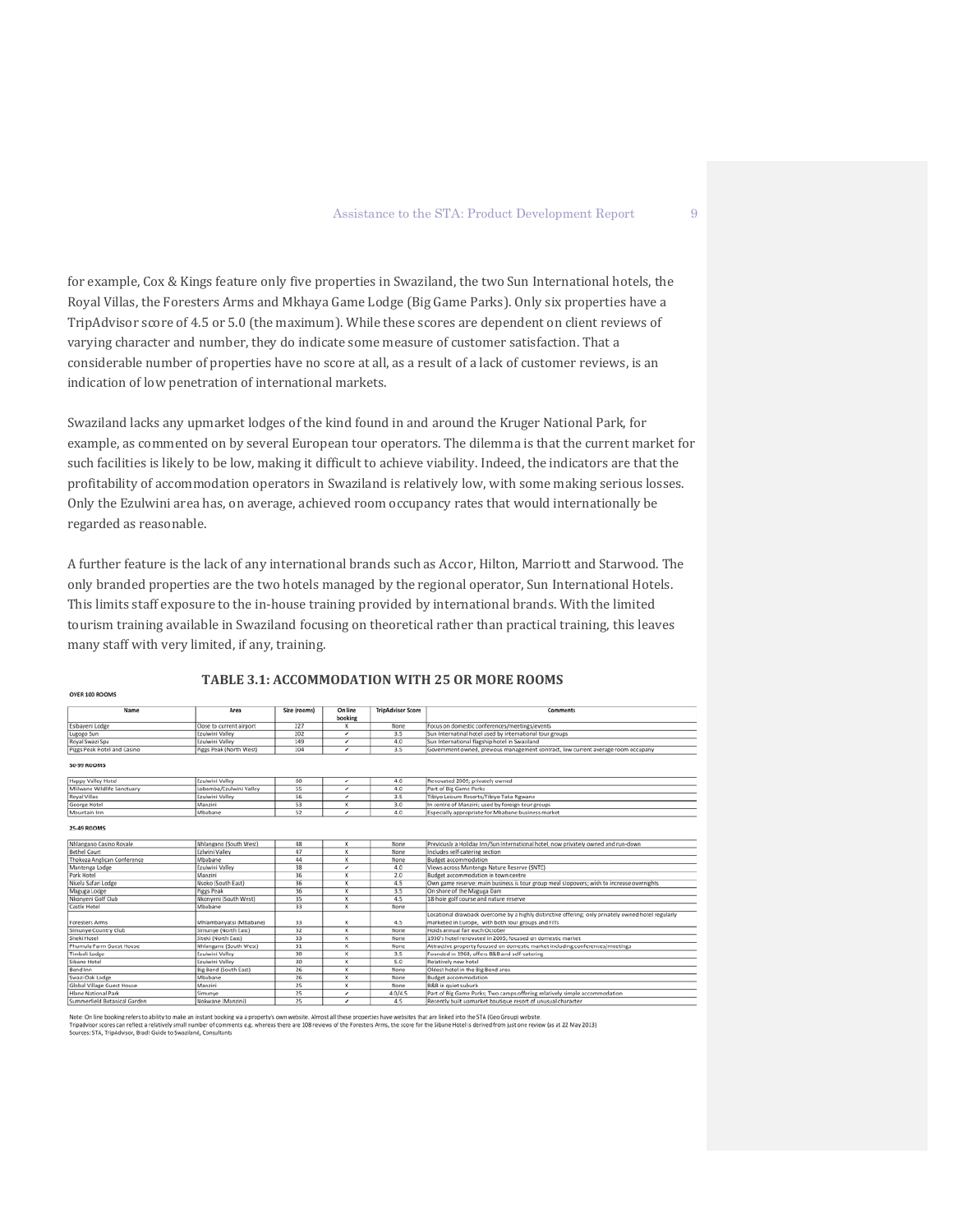# **3.4 Attractions**

Swaziland benefits from considerable natural beauty and a considerable number of specific attractions, only a small number of which are visited by tour groups on a South Africa multi-stop tour. The principal attractions are listed in Table 3.2.

# **TABLE 3.2: SWAZILAND ATTRACTIONS**

| <b>NAME</b>                                           | <b>AREA</b>              | <b>COMMENT</b>                                                                                                                                                                                                                      |
|-------------------------------------------------------|--------------------------|-------------------------------------------------------------------------------------------------------------------------------------------------------------------------------------------------------------------------------------|
| Bulembu                                               | North West               | Valiant tourism development project based around a disused<br>asbestos mine; constrained by seriously difficult road access on<br>Swazi side - but good quality road on RSA side                                                    |
| Kophola River Caves                                   | Ezulwini<br>Valley       | Only major granite caves known in Southern Africa; adventure<br>caving organized by Swazi Trails                                                                                                                                    |
| Lubombo<br>Conservancy                                | North East               | Includes Hlane Royal National Park (BGP), Mlawula Nature<br>Reserve (SNTC), Mbuluzi Game Reserve and Shewula community<br>mountain camp. Hlane offers 4 of the 'Big 5'                                                              |
| Maguga Dam<br>Mahamba Gorge                           | North West<br>South West | Scenic attraction offering fishing and boating<br>EU funded community tourism operation under aegis of Methodist<br>church, with accommodation, trails and self-catering<br>accommodation. Difficult to access without 4 WD vehicle |
| Malandela's/House<br>on Fire                          | Malkerns<br>Valley       | Performance arena (with annual festival), art gallery and<br>handicrafts of distinctive quality                                                                                                                                     |
| Malolotja Nature<br>Reserve (SNTC)/<br>Canopy Tour    | North West               | Walking trails in need of maintenance; canopy tour relatively new<br>attraction, but very difficult to access even by 4WD                                                                                                           |
| Mananga Country<br>Club & Guesthouse<br>(LC)          | North East               | Hunting lodge, house boat, booze cruise, golf course, yacht club &<br>varied accommodation and restaurant                                                                                                                           |
| Mantenga Nature<br>Reserve/Cultural<br>Village (SNTC) | Ezulwini<br>Valley       | Replica Swazi village with twice daily dance show. One of the few<br>ways for a visitor to access Swazi culture; country's largest<br>waterfall                                                                                     |
| Manzini Market                                        | Manzini                  | Largest market in the country with range of products and no hard<br>selling                                                                                                                                                         |
| Matsamo Cultural<br>Park                              | North West               | Swazi cultural dancing, restaurant and accommodation on South<br>African border with Swaziland, featured by some group tours<br>(competing with Swazi ventures that are inside the country)                                         |
| Mbuluzi Game<br>Reserve (LC)                          | North East               | Self-catering lodge & camping accommodation in well-stocked<br>game reserve                                                                                                                                                         |
| Mlawula Game<br>Reserve (SNTC / LC)                   | North East               | Well located game reserve on Lubombo escarpment - beautifully<br>located and maintained Magadzavane Lodge                                                                                                                           |
| Mlilwane Wildlife<br>Sanctuary (BGP)                  | Ezulwini<br>Valley       | Mammals and birds with associated accommodation; both self-<br>drive and guided tours, all on a relatively modest scale                                                                                                             |
| Mkhaya Game<br>Reserve                                | South East               | Small reserve offering exceptional viewing of black and white<br>rhino                                                                                                                                                              |
| National Museum                                       | Ezulwini                 | Well presented and interesting displays covering both natural                                                                                                                                                                       |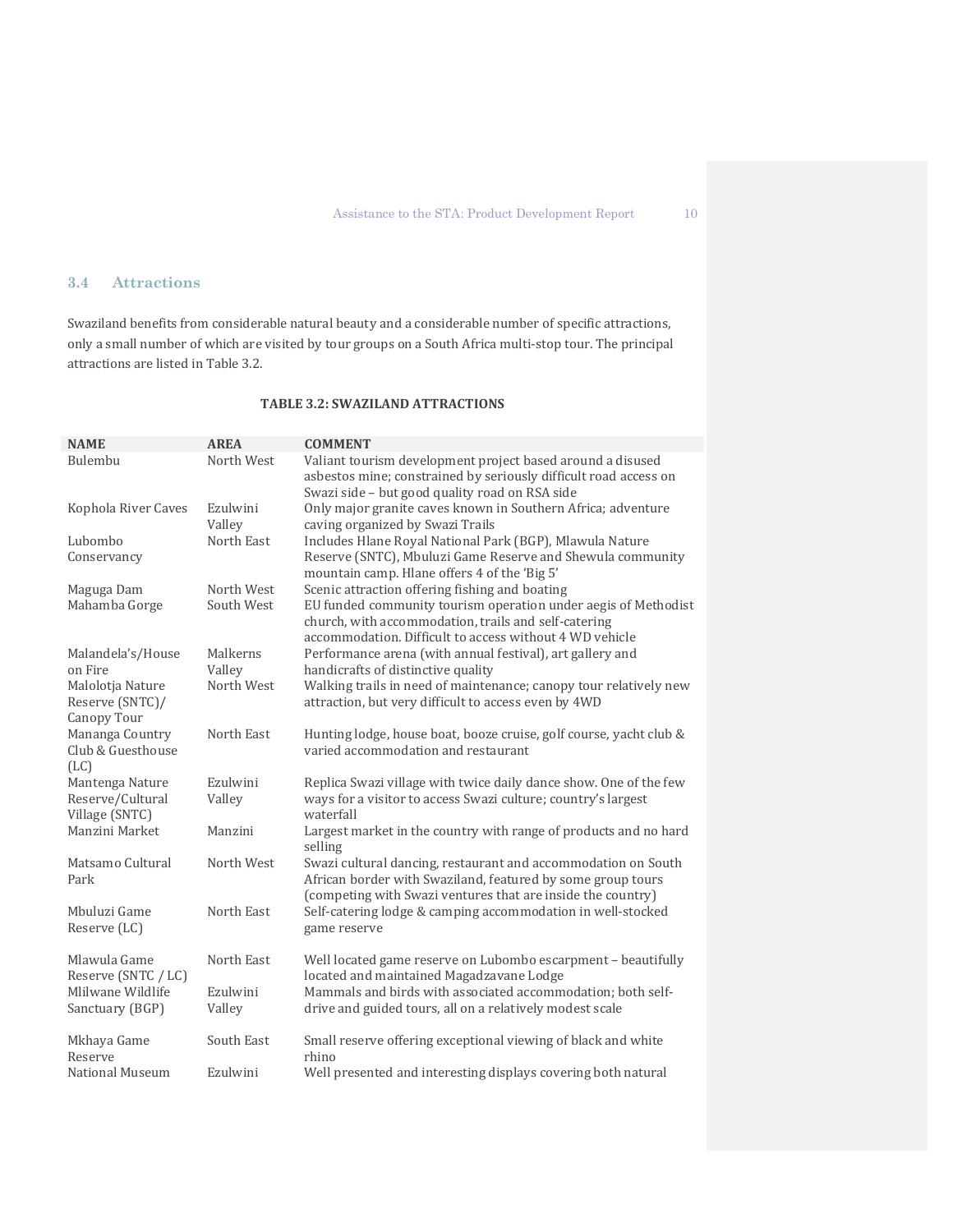| (SNTC)<br>Ngwempisi<br>Wilderness Area | Valley<br>South West              | history and the history and culture of the country<br>Hiking trails in beautiful landscape with two EU funded<br>community tourism projects both impossible to access without 4<br>WD and difficult even then |
|----------------------------------------|-----------------------------------|---------------------------------------------------------------------------------------------------------------------------------------------------------------------------------------------------------------|
| Ngwenya Glass<br>Factory               | Ngwenya,<br>close to SA<br>border | Well laid out attraction with 'free to visit' glass factory and shop,<br>range of handicraft outlets and café with Wi-Fi. Access and parking<br>for coaches                                                   |
| Ngwenya Mine<br>(SNTC)                 | Ngwenya                           | World's oldest mine (at least 43,000 BC), beautifully situated, with<br>adjacent visitor centre. Access only possible by car; no coach<br>access                                                              |
| Nkonyeni Golf Estate                   | Manzini<br><b>District</b>        | World class 18 hole golf course - luxury accommodation and spa &<br>game reserve                                                                                                                              |
| Nsangwini Rock Art                     | North West                        | Swaziland's best bushmen paintings but challenging to access<br>without 4WD vehicle. EU funded community venture with low<br>visitor numbers                                                                  |
| Peak Fine Craft<br>Centre              | North West                        | Craft centre (Tintsaba, Likwheti and Coral Stephens Handweaving)<br>& coffee shop with fine viewpoint but struggling to attract<br>sufficient numbers                                                         |
| Phophonyane Falls<br>Nature Reserve    | North West                        | Small mammals and birding with walking trails                                                                                                                                                                 |
| Shewula Mountain<br>Lodge (LC)         | North East                        | Beautifully located community lodge - difficult access road and<br>poorly sign posted                                                                                                                         |
| Sibebe Rock                            | Mbabane                           | World's largest granite dome, requires a hike with an element of<br>risk                                                                                                                                      |
| Simune Country Club                    | North East                        | Good value accommodation with self-catering options -<br>conference facilities and good restaurant plus tennis, squash and<br>short 9 hole golf course                                                        |
| Swazi Candles                          | Malkerns<br>Valley                | Candle factory, free to access, and shop combined with other<br>handicraft outlets and area for coach parking which, with toilets,<br>makes it a good and popular coach stop                                  |
| Swazi Secrets                          | North East                        | Natural cosmetic factory with small shop; limited visitor appeal                                                                                                                                              |

KEY: BGP = Big Game Parks; SNTC = Swaziland National Trust Commission; LC = Lubombo Conservancy

The challenge for Swaziland is that none of the attractions have iconic status and many are difficult to access, especially for coaches operating group tours. This has led to these tours stopping at a small number of locations, notably Ngwenya Glass Factory or Swazi Candles, with this being the only attraction in Swaziland mentioned in the respective tour operator brochure. These attractions also have the benefit to operators of being free of charge.

While there is a very modest effort at cross selling between SNTC attractions, there are no promotions as is common elsewhere to encourage self-drive visitors to visit a number of attractions.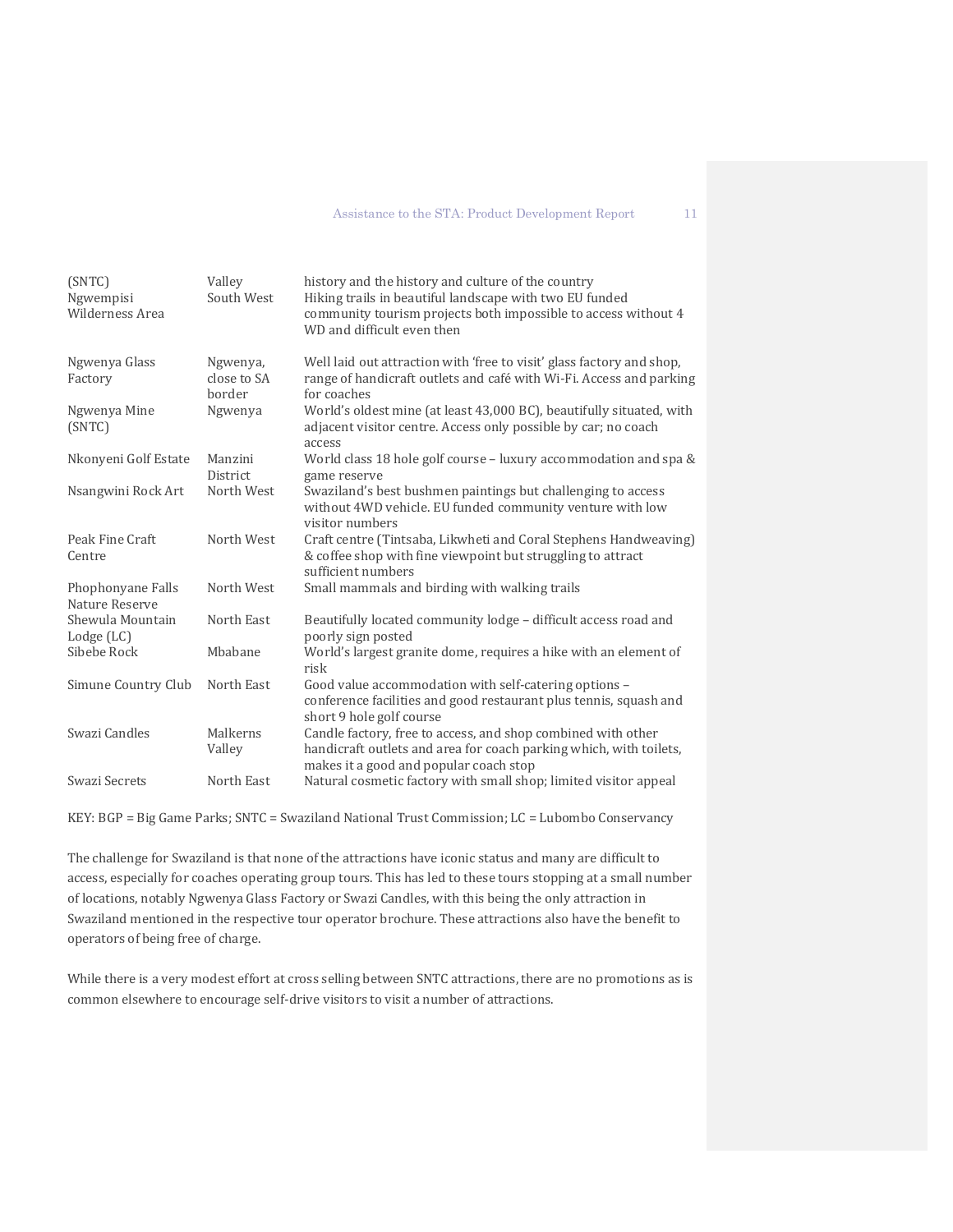#### **3.5 Community Based Tourism**

As tends to be the case elsewhere, there is limited integration between community based tourism projects and the mainstream tourism industry. Shewula mountain camp was the first venture in Swaziland, opened in 2000, and it continues to attract patronage despite being challenging to access by road. Difficult road access afflicts subsequent ventures funded by the European Union, including the Nsangwini Rock Art and Mahamba Gorge. The latter benefits from the support of the local Methodist Church and continues to offer overnight accommodation as well as earning revenue from day visitors. The two accommodation enterprises within the Ngwempisi Wilderness Area are especially difficult to access even in a four wheel drive vehicle. One, Khelekhele, is effectively moribund. The other, Kopho Lodge, is in much better condition. However the ingenious design within a natural rock formation makes it only suitable for visitors who are young and fit, thus seriously limiting the potential market. There also appear to be issues relating to the distribution of such incomes as are earned.

The Lonhlupeko Craft Market is on the main route for visitors from Mozambique accessing Swaziland's central tourism belt. Also funded by the EU, it suffered a serious burglary in October 2012. This in turn led all the stall holders bar one to abandon the venture, only wishing to return if anti-theft measures are introduced. As of April 2013 this had not happened. Although the market is signposted these signs are all in error pointing at the wrong location and they are not clear as to what it is being signposted.

### **3.6 Access and Signage**

There is a dire need to improve road signage generally throughout Swaziland. There are instances where key roads and split in roads are not sign-posted at all or very poorly marked. A case in point is the road from Tshaneni to Buhleni which splits between Mhlangatane and Buhleni with no road sign anywhere to indicate where to go. A suggestion is to brand the country into regions or areas with clear road signage on all main and secondary roads. A good example of regional branding is in Mpumalanga where the province is divided into various themed sub-regional branded areas.

Tourism attractions and product are also poorly sign-posted. A case in point is Shewula Mountain Lodge. There is no sign before the turnoff to Shewula pointing to the Lodge in either direction. At the turn-off there is a small 60cm diameter sign in small writing informing the prospective tourists that this is indeed the correct turn-off to Shewula Mountain Lodge.

Another example of poor signage is at Maguga Lodge. There is no signage before or even at the entrance to the Lodge when travelling from a northerly direction across the dam wall to the Lodge.

Equally poorly sign posted is the entrance to Malolotja Nature Reserve and the Canopy Tours. There is a sign, but it is right at the entrance, giving the prospective tourist no warning at all. Moreover, within Nature Reserves there needs to be good visible and clear signage showing directions and attractions. The signage within Malolotja is extremely poor and confusing (see photograph below – utilising symbols that **Comment [CCM3]**: There is no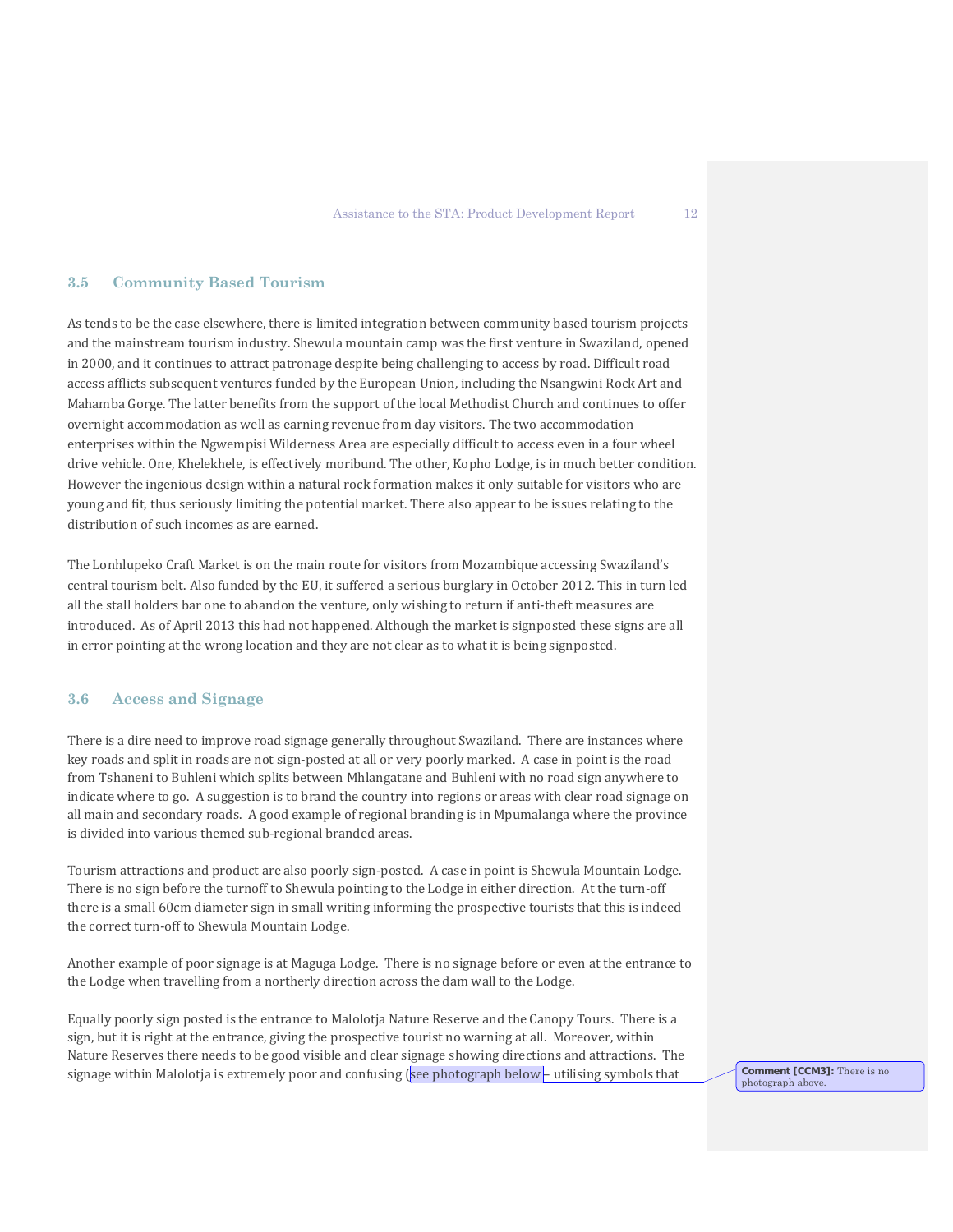are not explained even on the map handed out at the reception). Moreover key viewing points are not sign posted.



In general what is needed is to get uniform tourism product signage posted at both the turnoff from the main road as well as 500 meters beforehand travelling in both directions. This should be the norm for all major tourism products.

# **3.7 Visa Facilitation**

Indian tourist arrivals to South Africa have increased significantly over the past five years, from 51,823 in 2007 to 106,774 in 2012 – an increase of 106.0%! There is definite interest from both South African based inbounds as well as outbound operators in India in extending itineraries to include Swaziland. This interest is however severely tempered by the fact that prospective Indian tourists need visas to enter Swaziland. To obtain a visa it is necessary to send the passport to the Swazi High Commission in Malaysia.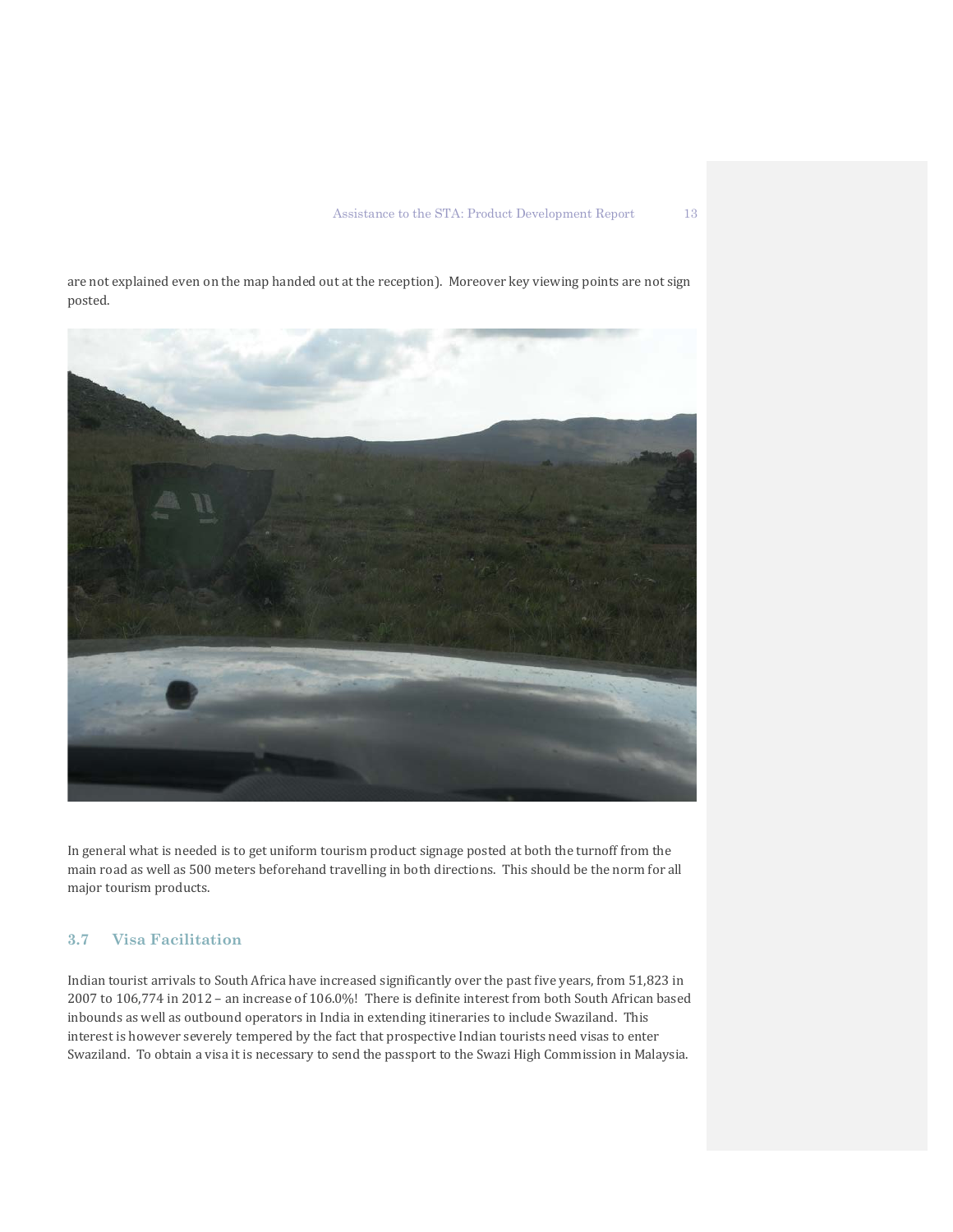A suggestion is that if a traveller has a visa to enter South Africa, they should receive automatic entry into Swaziland.

A possible further threat is the current discussion within South Africa about imposing reciprocal visa requirements on UK travellers to South Africa. In March 2009 the UK, in a response to the lack of controls within South Africa with respect to obtaining passports, imposed a requirement forcing South Africans travelling to the UK to obtain visas. The UK undertook to review this in five years' time. South Africa is not satisfied that this review has been objectively undertaken and thus is considering the imposition of reciprocal visas. This would impact negatively on tourism flows to South Africa and thus Swaziland.

### 4. PRODUCT DEVELOPMENT STRATEGY

# **4.1 Overall Strategy**

The focus in this section is on a small number of actions that can be undertaken and achieved in next 3 -5 years. The thrust is to work with products and assets that are currently available. The report suggests ways that these could be better accessed and upgraded to improve the competitive positioning of the country.

The Product Development Strategy is designed to address the objectives of the National Tourism Strategy and Action Plan, 2012-2016, including extending the average length of stay and in raising international visitor arrivals.

A practical issue that needs to be widely encouraged is cross-selling between products. Not only does this have the potential to increase tourist receipts, but it also broadens the awareness of activities and accommodation options in The Kingdom and thus encouraging longer stays.

#### **4.2 Improved Access**

#### **Air Access**

A key impediment to increased tourism growth is the lack of direct international flights to Swaziland. Currently only Swazi Airlink flies four times a day to/from Johannesburg, Monday to Friday and three times day on weekends. Further compounding the air access issue is that Swazi Airlink has been black-listed by the European Union (EU). This precludes European based tour operators from booking the airline. Swazi Airlink is on EU banned airline list because the company is registered in Swaziland. In 2007 an International Civil Aviation Organisation (ICAO) review of Swaziland's aviation safety regulation concluded that it was not up to par. The EU took the lead from ICAO which is why the airline was put on the list. The Civil Aviation Authority (CAA) has been addressing this and now has trained inspectors. The ICAO has

**Comment [CCM4]:** What is the vision that this strategy is aiming at contributing to? Please make mention of this based on what the country/government/tourism sector/STA have set as the vision for tourism development.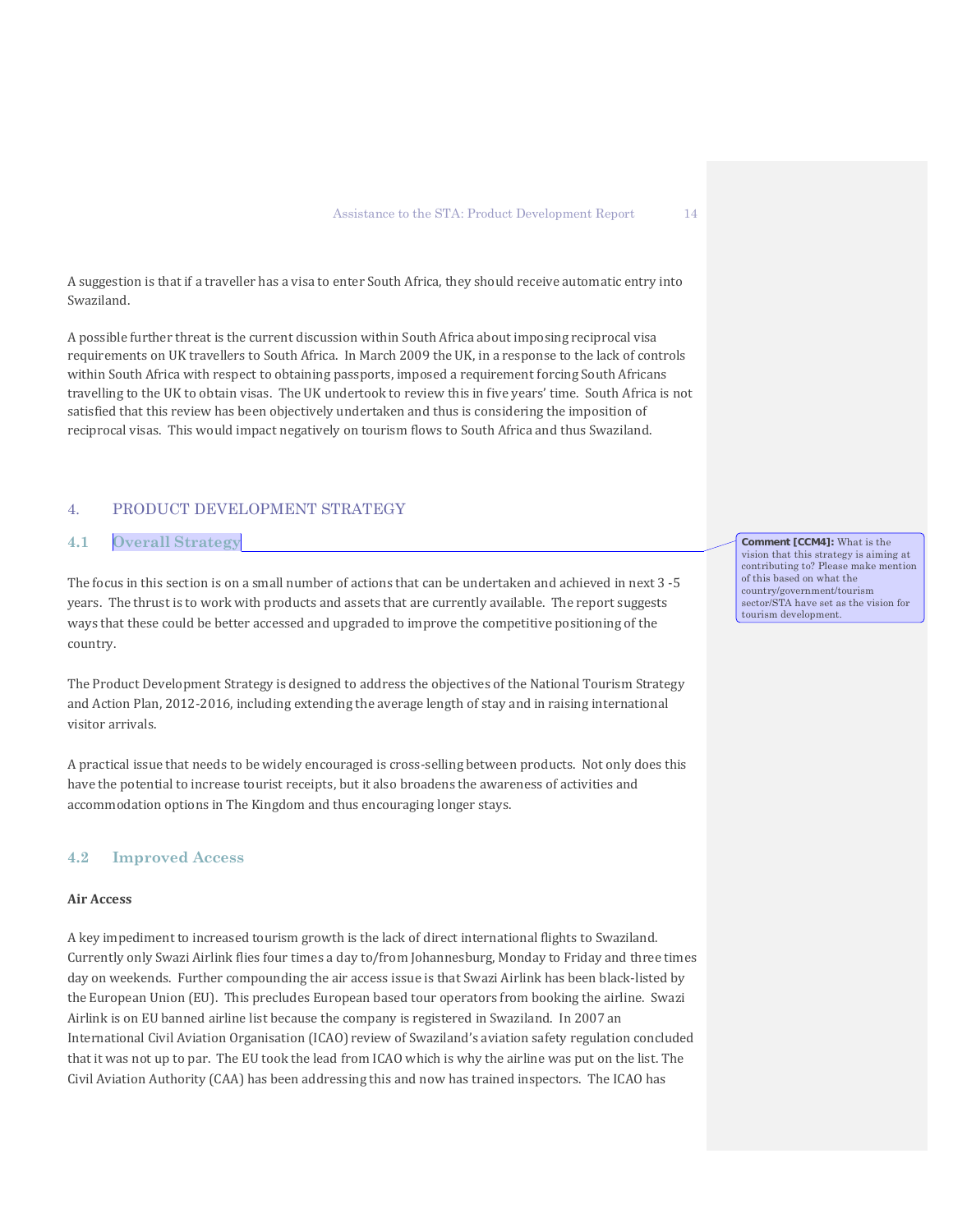recently been on a review visit. It is hoped that this will lead to Swazi Airlink being taken off the black-list later this year.

The new Sikuphe airport should be opened in October 2013. The availability of the airport is being promoted to airlines via the Routes conference. The ability of the STA with its current limited annual budget of E 16 million to engage in the type of subsidies established airlines look for, to fly to new destinations, is severely limited. It would be instructive to find out what level of support the new King Shaka airport in Durban provided to Emirates for the direct international flight. Qatar has recently begun direct flights to Maputo. The imposition of onerous visa restrictions in key European and North American markets may have a salutary effect on their operations and there maybe scope to engage Qatar about using Sikupe instead. Furthermore there is no ground handler in Swaziland able to service a TUI 787 (or similar) charter even if one could be persuaded to come (as well as there being insufficient accommodation within the 1.5 hours drive time of the airport that is a normal tour operator benchmark).

It is recommended that the STA keeps abreast of developments with respect to air access and offers support to allied agencies in this regard. Care should be taken not to be dragged into costly efforts to attract new carriers to the airport, which lie outside the STA mandate and core target markets as defined in the marketing strategy.

# **Scheduled Bus Service: Kruger Mpumalanga International Airport (KMI) – Swaziland – Southern Mozambique – Maputo**

An idea put forward by the Managing Director of AAA Travel (a large inbound company based in Cape Town who service predominantly the Benelux and German markets and are passionate supporters of Swaziland) is to create a scheduled bus route that allows the massive volume of international tourists who visit the iconic Kruger National Park to access a beach destination. Notwithstanding the fact that South Africa has a coast line of 2,798 kms and generally very pleasant weather, there are almost no resort products that allow foreign tourists to access a beach holiday. There is a clamour from foreign tourists for access to a beach experience. Many tourists add a leg onto their South African holiday by visiting Mozambique or even Mauritius. This is however mainly accessed by air and is extremely costly.

The idea is to create a scheduled bus service that departs from KMI and travels south through Swaziland and out either at the Mhlumeni or the Namaacha border posts and onto Southern Mozambique and then up to Maputo. The service would then depart Maputo to KMI through the Komatipoort border post.

TAP flies direct from Lisbon to Maputo and has recently announced that it intends increasing its frequency of flights from three to four per week. Qatar has been flying three times a week between Doha and Maputo, since October 2012. These two routes provide a direct international access into the region and the bus service can act as a conduit between the three countries.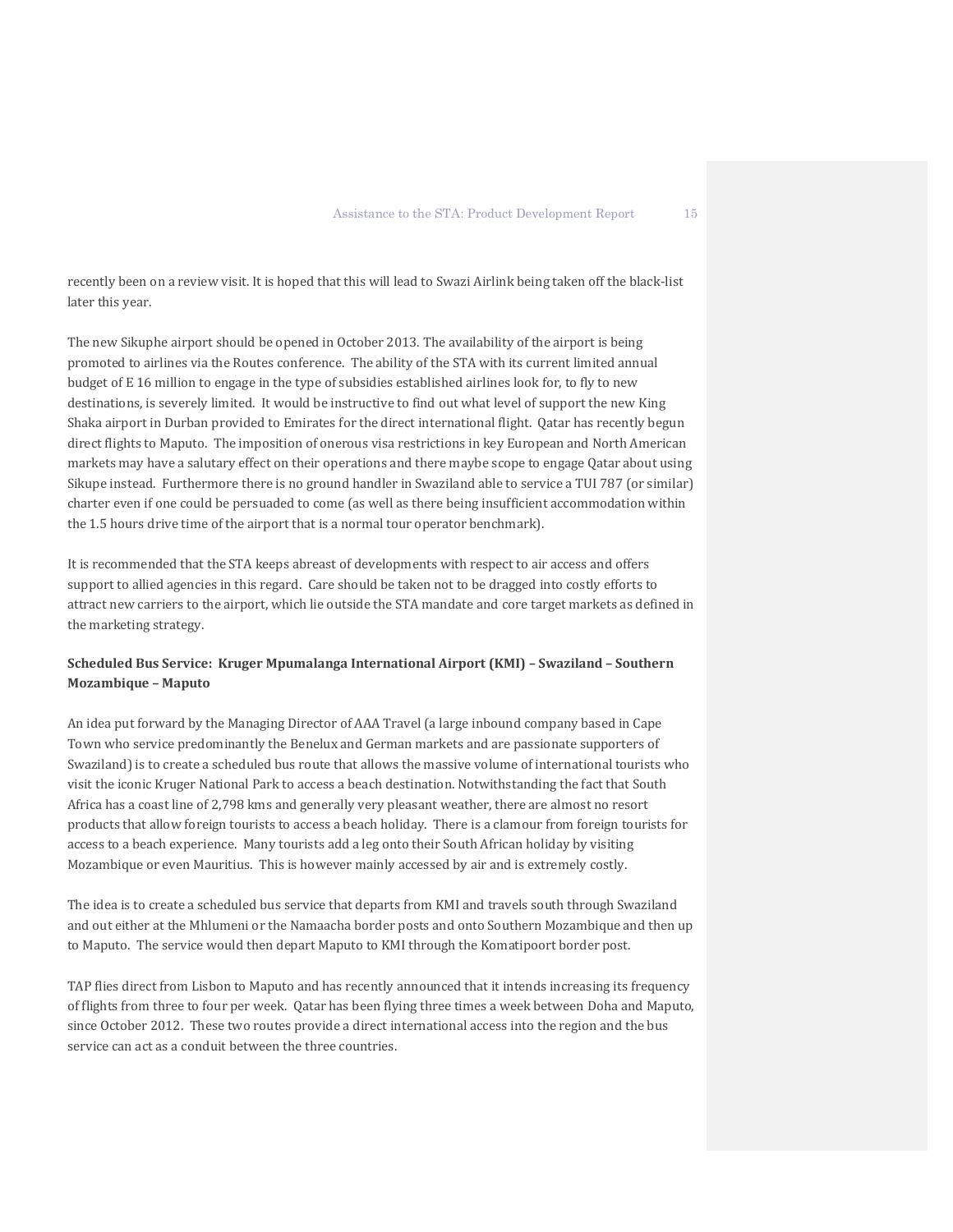The idea was canvassed with various European tour operators at Indaba recently. The majority responded with interest. The operational logistics of stop overs and routes will have to be fine-tuned by the operator who undertakes the service. There are precedents for the national support of airlines in order to attract tourists to destinations. There could equally be an opportunity for the STA to collaborate with a bus operator and subsidise (on a sliding time scale) the venture. The quid pro quo of such support would be to engineer two or three night stop overs in Swaziland at selected attractions and suitable accommodation establishments. It is envisaged that properties benefiting from stop-overs would also contribute financially to the venture.

What is attractive about the idea suggested above, is that it emanates from the market. A South African based wheels operator with a national presence (including a base at KMI) has been sounded out and expressed firm interest in the venture. The current Mozambique visa regime which requires most key source market tourists to obtain visas for Mozambique prior to arrival is a deterrent to this initiative. Although the restrictive visa regime is officially in place, Mozambique authorities are issuing visas on arrival (which was the norm prior to the recent regulations being promulgated).

An interesting analogous case study of "plugging an access route" is the link between KMI and Livingstone (Victoria Falls). Five year ago there was no direct air link between the two iconic destinations of the Kruger National Park and Victoria Falls. Tourists had to fly back from the Kruger National Park to Johannesburg and then to Victoria Falls, which was costly and time consuming. Direct tour operator, Rhino Africa, invested in a private air charter between the two destinations. This proved the viability of the route and today this is offered by the scheduled carrier, SA Airlink, which flies the route four times per week.

### **4.3 Improvement to the Accommodation Stock**

An overall impression of the accommodation product in Swaziland is that it appears somewhat 'old and tired'. There were few examples of recent refurbishments. There is certainly an argument to be made for incentives for the upgrade of existing facilities.

A considerable number of countries have recognized that tourism is a distinctive sector where investment incentives are required to maintain competitiveness.

This reflects the relatively long time periods required for new tourism projects to achieve a satisfactory return on capital. Commercial sources of finance are often unwilling to lend for the kind of time periods that are required and/or at a rate of interest that enables a project to be viable without some form of intervention.

Most commonly these incentives are provided for new capital projects such as hotels and resorts, but increasingly it has become recognised that they are as important – if not even more important – for existing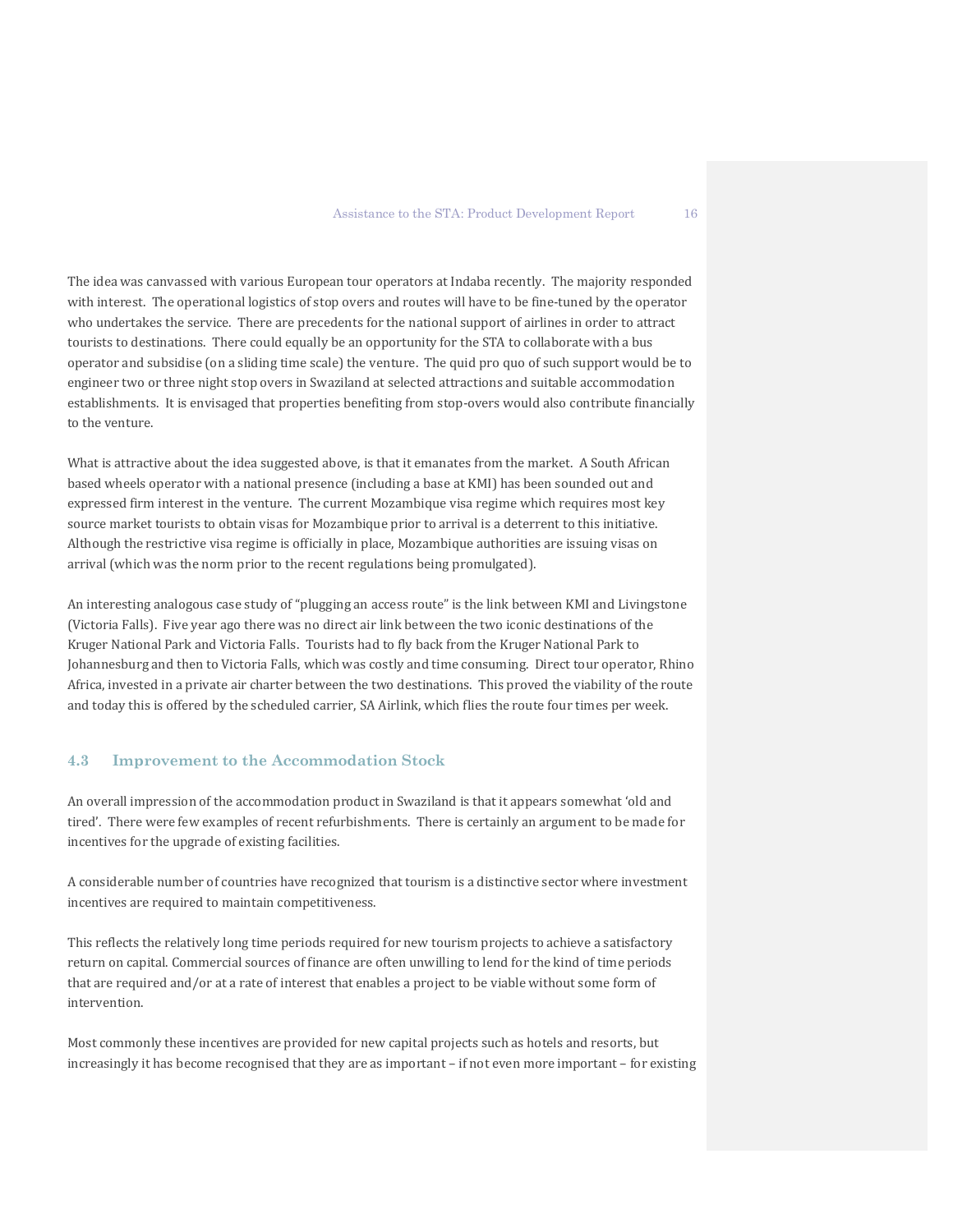tourism businesses. This is because these businesses are insufficiently profitable to enable upgrades to take place, which then leads to a spiral of decline where foreign tour operators put ever increasing pressure on the prices that they are prepared to pay, thus making refurbishment ever more difficult, resulting in a spiral of decline. Often only public sector intervention is able to rescue the situation.

Such interventions can take the form of:

- Grant funding for specific agreed product improvements
- Soft loan facilities
- Interest rate subsidies
- Tax incentives that may make a project viable when without them this would not be the case, including special depreciation allowances

A number of African countries provide specific incentives for tourism development, but not necessarily for refurbishment. An example where refurbishment is recognised as meriting special attention is Kenya where there are:

- soft loans provided via the Kenya Tourism Development Corporation
- tax incentives for hotel and resort refurbishment.

Under Kenya's Vision 2030, the Kenya Tourism Development Corporation The Corporation is tasked not only with the development of new accommodation but also the rehabilitation and upgrading of existing lodging facilities via credit funding to potential investors, In addition there is zero Value Added Tax rating for the construction of new hotels and for the rehabilitation of existing ones.

In Uganda there are specific initial tax allowances, a VAT exemption outside Kampala and customs duty exemptions for hotels. Tanzania offers a package of investment incentives for tourism development including zero import duty. In Zambia, there are tax allowances including for the extension of existing hotels. In South Africa, hotel refurbishment qualifies for special depreciation allowances.

Further afield, in Malta, Government considers that changes in business models require operators in the hospitality industry to innovate and align their offering with new market expectations. In their case the country provides an interest rate subsidy scheme to support hotels, restaurants and holiday accommodation providers in upgrading their operations and product offering so as to provide new and improved services. It is considered that these investments are necessary to enhance the competitiveness of such enterprises which in turn upgrades the image of the tourism sector.

The objectives of the Malta incentive package are to:

• Encourage holiday accommodation providers and restaurateurs to improve their product through upgrades and extension works;

**Comment [CCM5]:** Before talking about Malta, please bring to the fore a more relevant African example. Malta is in a different league to Swaziland. Malta does have access to some EU funding which Swaziland does not. The detail you have spent on Malta you could also dedicate to an African country. Maybe Namibia which you used as a more relevant example in the Situation Analysis Report would be useful.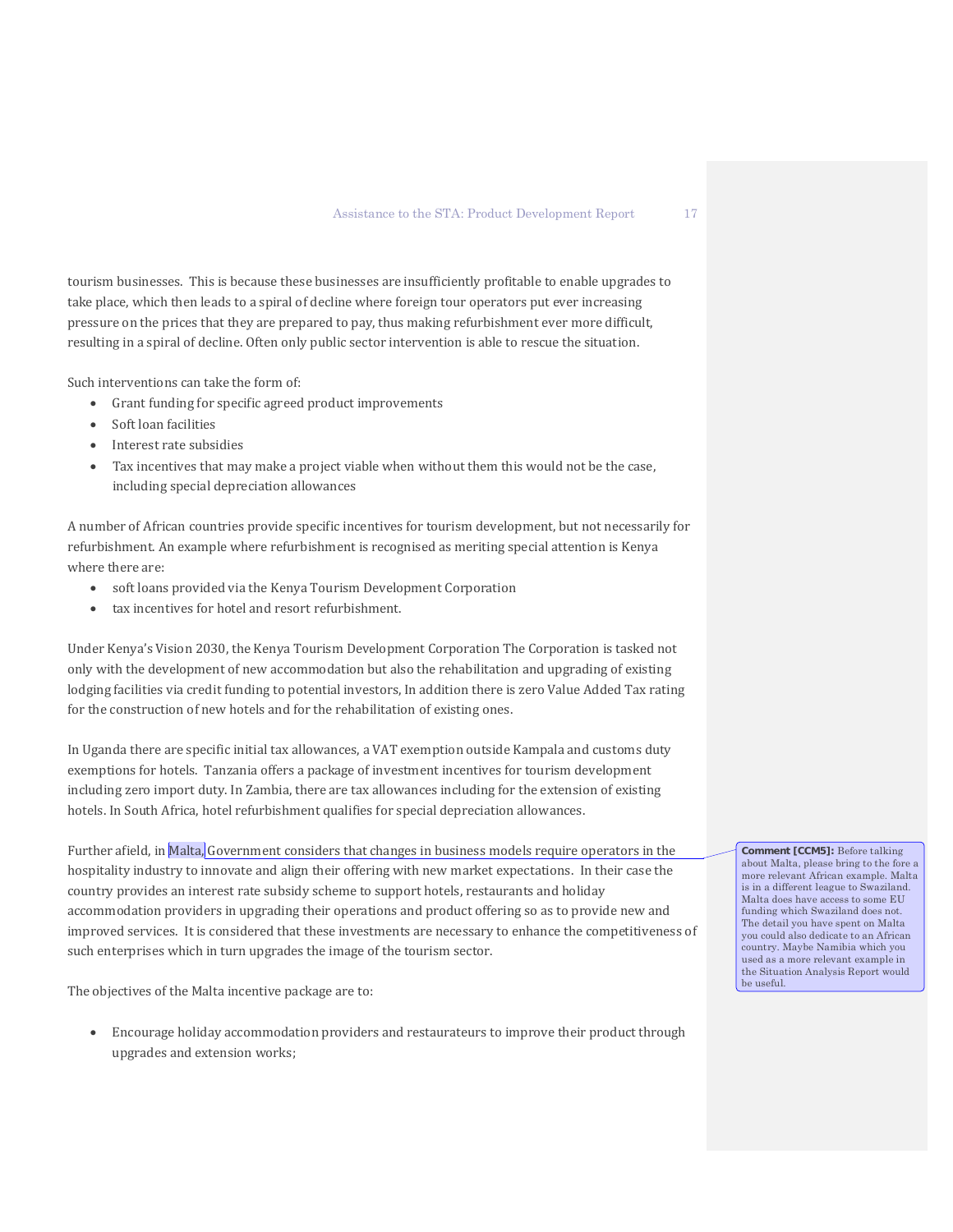- Support hotels and restaurants address the requirements of a wider client base through the diversification of products and services offered;
- Increase the competitiveness of the tourism sector, by increasing the number of satisfied visitors through the provision of value added hospitality services.

Such incentives are common elsewhere in Europe.

Given low levels of hotel occupancy in Swaziland especially outside the central belt, prima facie there does appear to be a distinct risk of declines in relative product quality taking place with a resultant loss of competitiveness. Indeed, there are individual examples where this is already occurring.

While grants or soft loans are likely to be difficult to implement in the Swaziland context, the review of tax incentives applicable to tourism accommodation – and in particular for the refurbishment of existing properties – could aim to ensure that they are appropriate in the Swaziland context and that they are directed at having a positive impact on product quality. These could be limited to those areas of the country where the risk of a loss of product competitiveness are at their greatest.

Another feature of the accommodation product is the limited bed stock at certain properties. The flagship Mkhaya Game Reserve, for example, has only 12 'rooms' in total. Mkhaya is often touted as one of the iconic 'things to do' in Swaziland. However, with only 12 rooms this severely limits growth opportunities.

Whilst the 'open' nature of these rooms and the lack of electricity, will appeal to a certain more intrepid segment of tourist, it may be too exposed for those wanting more traditional lodge accommodation. There appears to be sound reasoning for extending the bed stock at Mkhaya. A cost-effective luxury tented camp could offer a solution, as opposed to a 'brick and mortar' option.

A further observation on Big Game Parks, is the diverse nature of the accommodation offering between Mkhaya Game Reserve and Hlane Royal National Park. The luxury tented option could also be introduced at Hlane, increasing bed stock and also harmonising the quality of accommodation.

Reilly's Rock, within the Mlilwane Wildlife Sanctuary, offers the promise of a luxury experience. The ambiance and setting are world class. However, the room quality could be enhanced by offering a shower and bath option. The food and beverage service could also be significantly upgraded.

The product improvements suggested above are not meant to single out Big Game Parks for special attention. The intention is rather to create a three property product offering that would enable Swaziland to attract an upmarket regional self-drive market.

It would appear that there are currently no incentives for new investment in tourism. This should be reevaluated and an attractive incentive for new investments should be developed. This may be outside the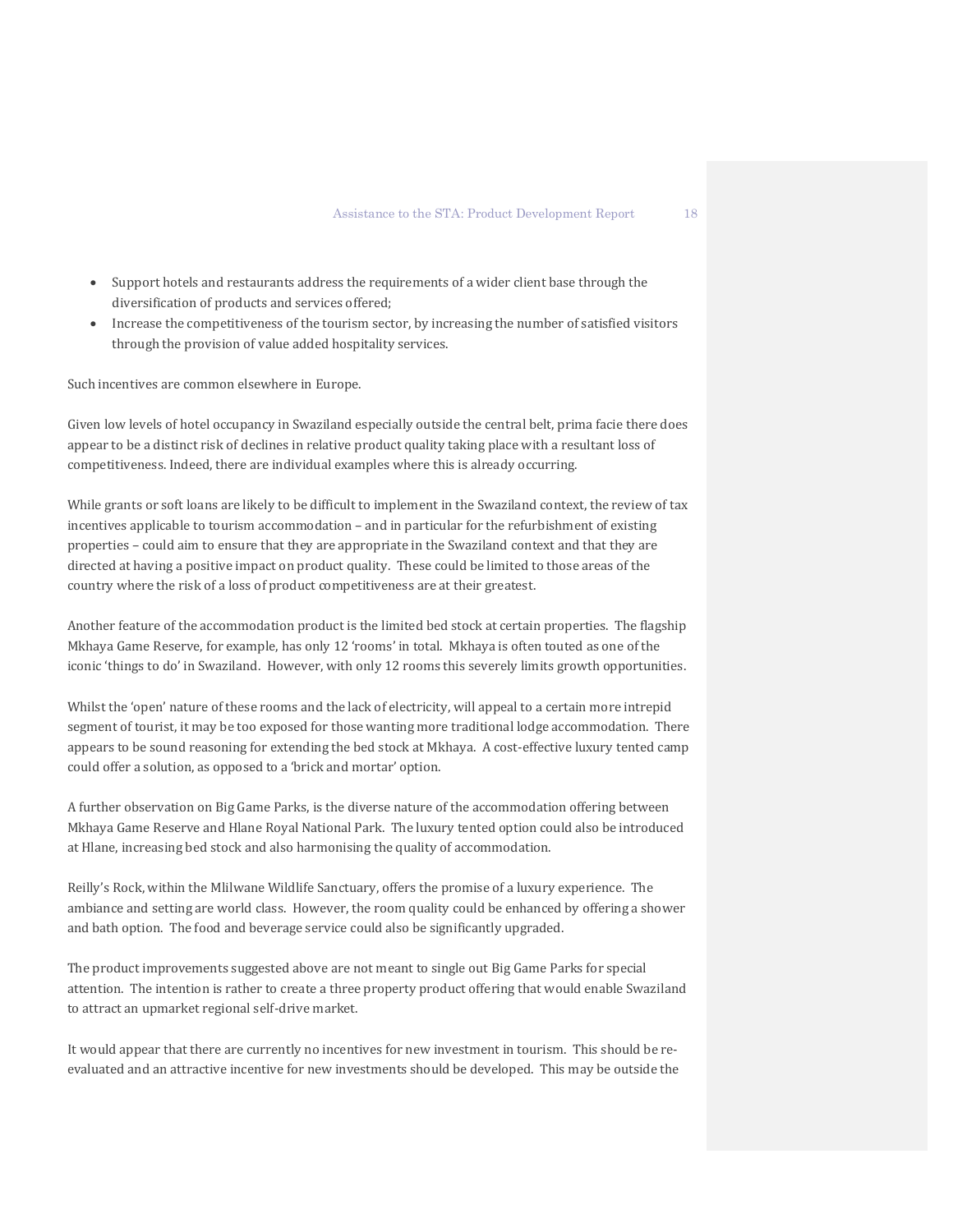remit of the STA, but it should aggressively lobby the Swaziland Investment Promotion Authority on the matter. An allied issue that should also be explored is tax rebates for refurbishments to existing tourism product. This could assist in upgrading the quality of the national product and raising the competitiveness of the country.

### **4.4 Attractions**

#### **Upgrade and Commercialisation of Hiking Product in Malolotja**

A shining example of a hiking trail that has been 'created' and is extremely popular is the Whale Trail. This is a top quality hiking product that has been created along the southern coast of South Africa. It is managed by Cape Nature (the provincial parks board) and is fully booked a year in advance. The trail traverses one of the Western Cape's most unique and diverse nature reserves, while providing nature lovers and those who love the outdoors with unique comfortable overnight accommodation situated at spectacular locations. The route stretches over 55 km from Potberg to Koppie Alleen and includes five overnight stops.

All Whale Trail cottages accommodate up to 12 people in the configuration of 3 bedrooms with 4 beds in each (hikers bring their own bedding). The five overnight cottages all have a kitchen well equipped with gas stoves, pots, pans, cutlery and crockery enough for twelve. Braai tongs, dishwashing liquid, toilet paper, matches, candles and firewood are available at each cottage. All the huts have braai facilities. The cottages have reliable solar powered lights and gas geysers supply hot water for the showers and kitchen sinks. Every day the transport contractor is on standby to transport the luggage that the hikers do not want to carry to the next cottage, allowing hikers the luxury of carrying only a daypack, camera and field guides while walking.

This type of hiking product could be created in the Malolotja Nature Reserve. There are existing trails. It is a question of upgrading or building suitable accommodation and contracting a transport company to provide that service. The trail can be marketed by SNTC and STA and would greatly enhance the tourism product in Swaziland. Given the size of the Malolotia, several trails could be developed and sold on a modular basis.

The example of the Malolotja has been used above, but the principle of looking at creating more formal hiking and 'slack-packing' trails would apply to other areas within the Kingdom that have the potential for further development.

#### **Dams**

Swaziland has several accessible and extremely scenic dams that have an appeal to both leisure as well as special interest visitors. Included here are: Maguga, Mnjoli and the Sand River Dams. There is a fairly well developed array of accommodation around and nearby the Maguga Dam. IYSIS is considering investing in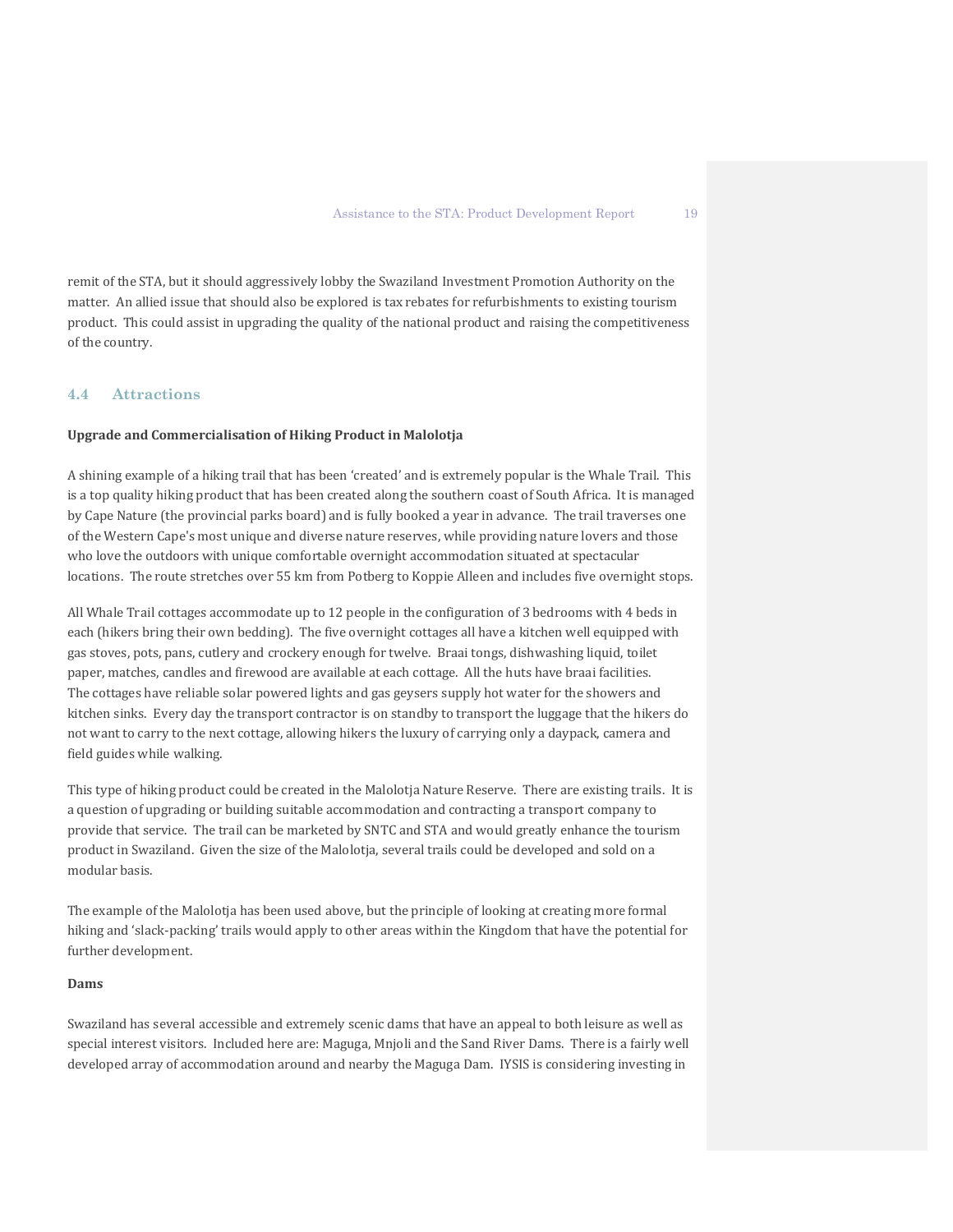a new upmarket lodge at the Sand River Dam. A key a comparative advantage of this dam is the high number of fresh water fish species in the dam, which attracts special interest anglers.

# **4.5 Capitalising on Events and Special Interest Comparative Advantage**

### **Mountain Biking**

Swaziland, with its natural beauty and varied topography, is an ideal place for mountain biking. "The Swazi Frontier" is an iconic race held over 3 days in the north west of the country. Another high profile race is the Imvelo MTB Classic. Beyond these events which attract significant revenue and interest, accessing information of where and how to mountain bike in Swaziland is fairly arduous. Although there are many trails traversing the country, these are not well demarcated nor are they well marketed or packaged.

The Lubumbo Conservancy has recently launched a leisure eco-trail network that seeks to offer a combination of hiking, mountain biking and 4x4 trails. The trails have been mapped to create an ecorecreational zone along the Lubumbo ridge. Mike Nixon, a world famous mountain biker was part of the launch and endorsed the product as absolutely world-class. This model of product development linked to community involvement could act as a good model to be extended to other areas in Swaziland.

#### **Golf**

Swaziland has two world class 18-hole golf courses, in Royal Swazi Spa Valley and Nkonyeni. The Royal Swazi Spa Valley is home to two Sunshine Tour events, the Investec Royal Swazi Open and the Lombard Insurance Classic. This platform needs to be capitalised on in terms promoting Swaziland as a sought after golf destination to the regional golf market. There appears to be scope to increase the almost non-existent exposure of Nkonyeni at these events. The potential of using two courses for the first two days play (as is done at the Joburg Open[3](#page-21-0)) should be explored, particularly with Nkonyeni being only 40 minutes drive away. This type of cross selling will raise the profile of Swaziland as a golfing destination. The two 18-hole courses should also cross sell or at least offer exposure to the good quality 9-hole courses that are available to the golf traveller such as Mbabane, Mananga, Nhlangano, Big Bend, Bulenbu, and Usuthu.

#### **Bushfire**

 $\overline{a}$ 

The Bushfire music festival is another good example of a well co-ordinated and sponsored event that attracts up to 20,000 people. The next stage in the evolution of the event is to explore ways to increase the exposure and traction from the event. One way is to link up with other regional music and cultural events (such as AfrikaBurn, Oppiekoppie and Splashy Fenn) and to investigate cross-selling and endorsement

<span id="page-21-0"></span><sup>3</sup> The first two rounds are played on Royal Johannesburg & Kensington's East and West courses, with the final two rounds played exclusively on the East course.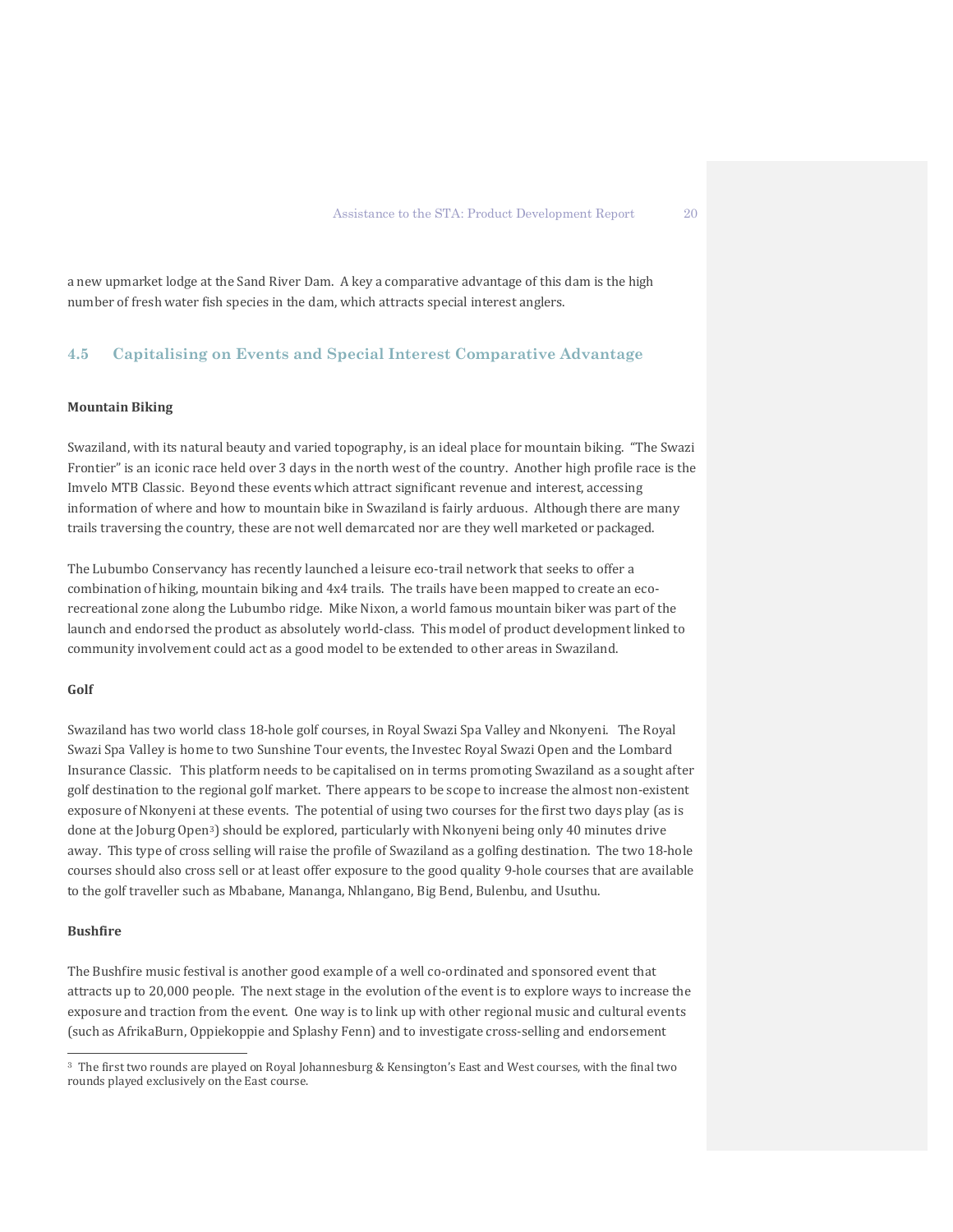opportunities. Whilst Bushfire speaks to the 20,000 fans who attend the event, it would be useful to amplify the event by attracting key radio stations from regional target markets for Swaziland to broadcast from the event (e.g. Radio Jacaranda – Pretoria/Gauteng and 94.7 – Johannesburg/Gauteng).

#### **4.6 Other Components of the Tourism Product**

The following issues will need to be addressed as part of developing and promoting the country's tourism product:

Visa Requirements: There is a compelling case to be made to re-look at visa requirements to Swaziland. Forcing potential tourists to obtain visas from growing markets, such as India, renders The Kingdom uncompetitive. It is suggested that if a traveller has obtained a visa for South Africa, they should be allowed to travel to Swaziland without getting a further Swazi visa. This would be in keeping with the often touted moves to a regional uni-visa.

Road Signage: The issue of road signage has been mentioned in this report as well as in the Situational Analysis Report. It is suggested that key attractions, including community products, are well sign posted both at the turn-off from the main road as well as warning signs 500m before in both directions. In the case of a relatively lengthy distance that has to be travelled on secondary or poor quality country roads, to reach a particular destination, well posted visible signs that confirm the traveller is on the correct path should be placed at suitable intervals. Examples here include Shewula Mountain Lodge and the Nsangwini Rock Art, both of which are located a considerable distance from the main tar road.

Regional Branding: Swaziland has four regions, Hhohho, Manzini, Lubombo and Shiselweni. The potential exists to do a regional branding exercise that assigns a tourism flavour to these regions. Mpumalanga province in South Africa has done this successfully. The regional branding could also be used in moving towards uniform signage for key tourism attractions.

Road Access: In general the quality of the main arterial roads in Swaziland is excellent. The main double lane highway from the Ngwenya border post to Manzini is world class. There are isolated instances of very poor quality roads that link tourism attractions to the main roads. This limits the potential tourism to these attractions and/or carries the danger that the potential positive endorsement of the attraction is sullied by a negative experience in getting to and from that place. It is concerning that access to three community products, namely Shewula Mountain Lodge, the rock art at Nsangwini and Mahamba Lodge at Mahamba Gorge is extremely arduous.

The road access between Pigg's Peak and Bulembu is very poor. By upgrading this to a good quality dirt road able to be driven by normal sedans, will enable the Bulembu/ Josefdal border post to become a new access point for Swaziland, thus enhancing the viability of Bulembu, not only as a tourism node but as an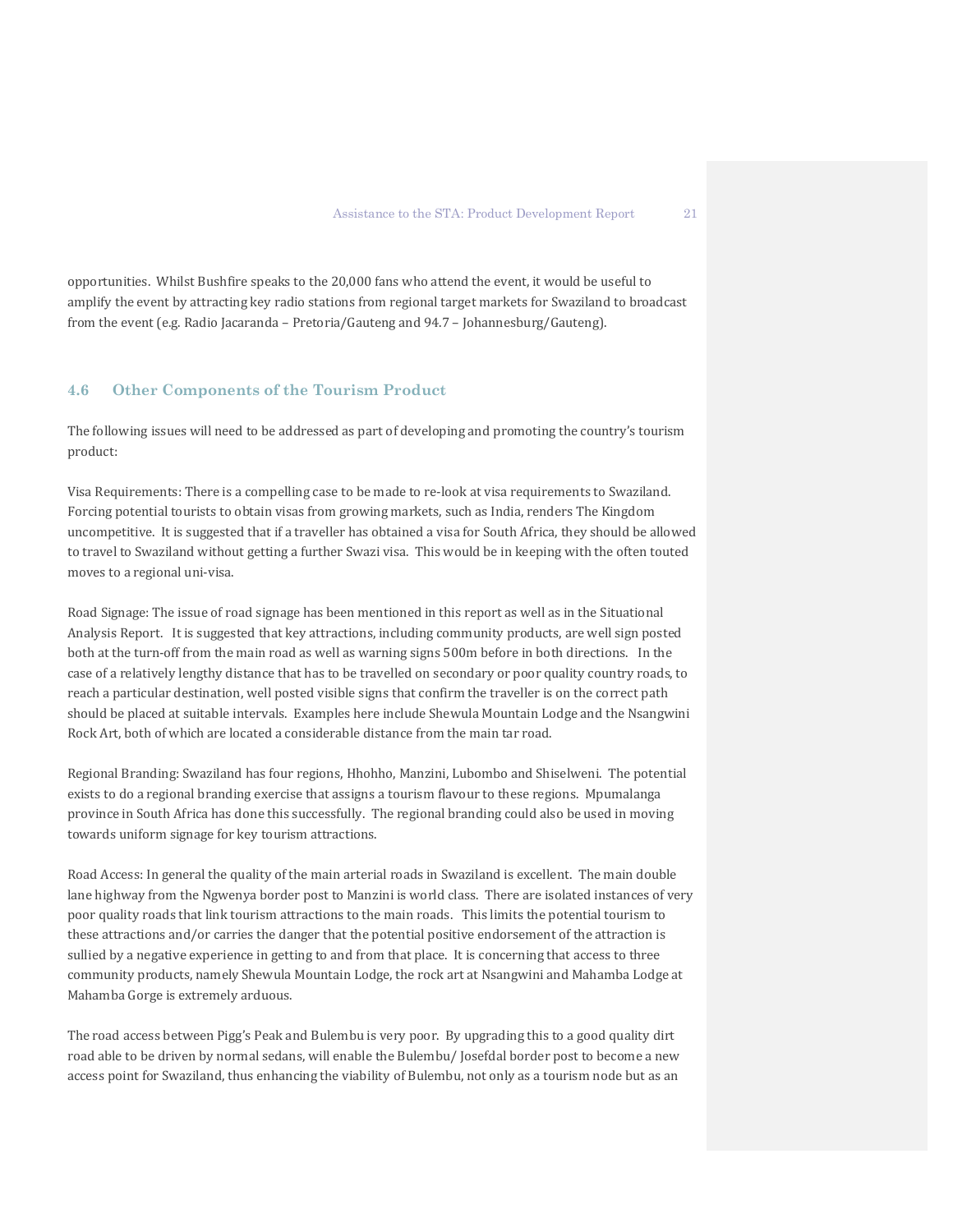economic gateway to The Kingdom. It is encouraging that although the road quality in the main was poor, an upgrade programme appears to be underway.

# **5. PRODUCT PACKAGING TOOLKIT**

#### **5.1 'Ready Made' Packages**

The Situational Analysis Report reported low levels of awareness of Swaziland amongst the South African inbound market. Many companies did not feature Swaziland as a FIT holiday option. Common questions were 'what is there to do and see there?' and 'is there the potential for 2 – 4 night modules in Swaziland?'. The call for packaged modules also came from the Geo Group, who represent the STA in the UK.

The lack of this type of product packaging can be traced back to a climate within Swaziland where private sector product providers do not have a history of collaboration. This type of product packaging is normally put together by local DMCs or inbound operators. There is a dearth of such companies in Swaziland. Two companies, Swazi Trails and Taman Tours have both attempted to serve as fully-fledged Swazi based inbound operators. However, the presence of strong South African based inbounds, with long standing relationships with their source market principals has rendered the role of a Swazi based DMC unviable. There is simply not enough commission to sustain the chain from Swazi product, through Swazi DMC, through South African inbound to the overseas based operator (and in some cases beyond that to the travel agent). Both Swazi Trails and Taman Tours were sounded out about playing a role in terms of putting modular packages together. Both companies agreed that there was a dire need for this type of product packaging. However, both companies were unwilling to invest the time, given the threat of disintermediation.

There is clearly a need for some form of product packaging in Swaziland. This should not be limited to  $2 - 4$ night modules that only feature Swazi accommodation and products. It could also be broadened to include linking Swazi product with that in and around the southern Kruger National Park and northern KwaZulu-Natal. This could also be extended to include lodges in southern Mozambique. The aim would be to produce tailored packages that could be taken to market. This type of package could importantly combine accommodation with activities that have up to now been relatively invisible to the market (e.g. Visit to village located down the hill from Phophonyane Lodge or to Ngwenya Mine or Sibebe Rock) The important question remains - who (in the absence of Swazi DMCs) is best placed to put these packages together. The answer is that this task will fall to key product groups who are willing to take the lead and manage the process. There may be an argument that the STA should fulfil this function. However, given that part of the process of 'selling' may involve confidentiality issues related to tactical pricing, this task is best left to the private sector. The views of leading private sector players in Swaziland were canvassed in this regard. There have been embryonic attempts at taking 'packages' to the operator market. Very few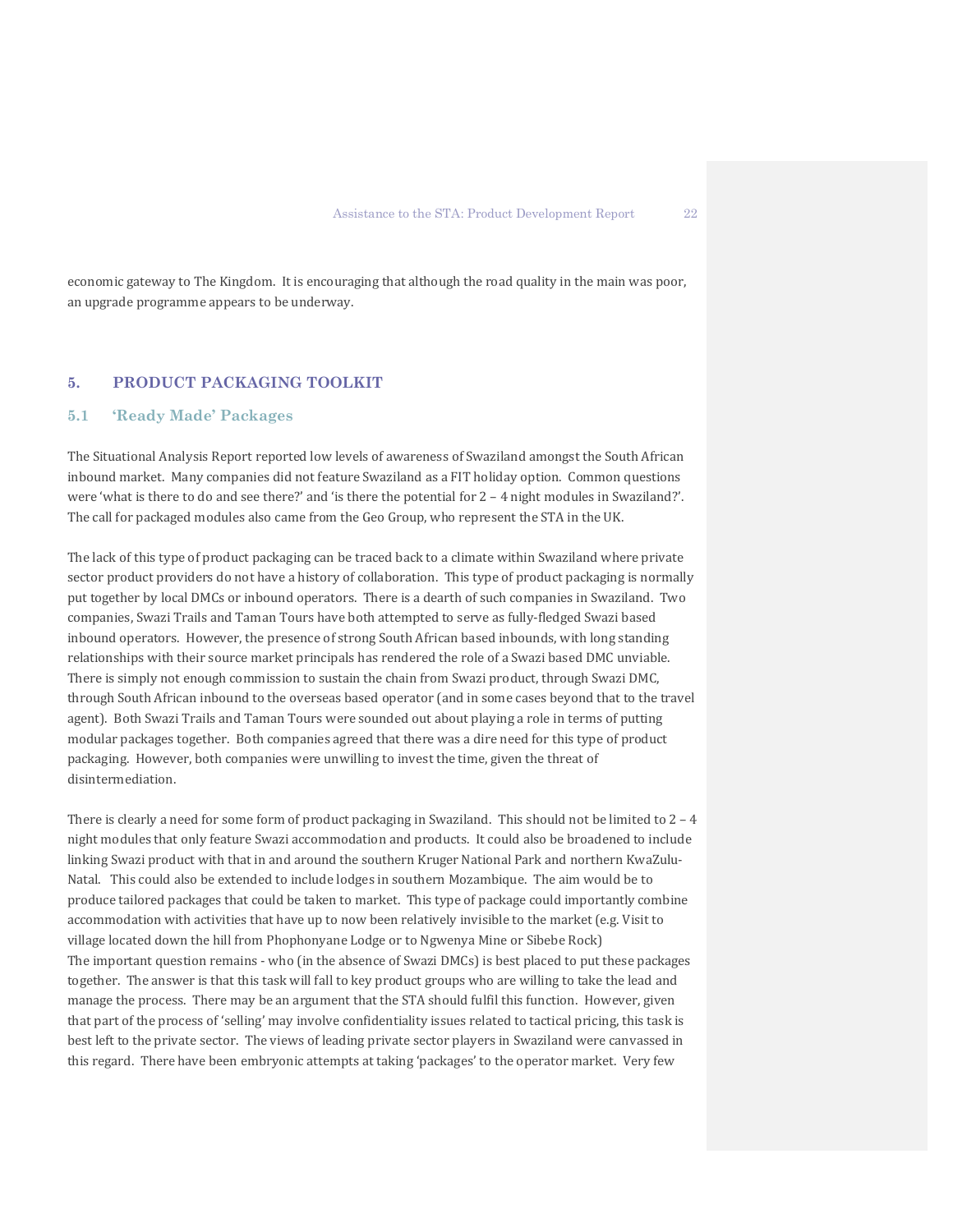operators are not interested in this type of product. There are however some difficulties in actually ensuring the package is featured. Making this a priority to operators where Swaziland is a currently nonexistent or a very small portion of their business is difficult. Moreover, the practicalities of who acts as the lead agency and 'takes' payment from the operator is another stumbling potential block. Pricing of these packages is crucial. These could be offered as a tactical special with especially attractive pricing, below normal Standard Tour Operator (STO) rate level. The pricing of individual establishments would be hidden in the overall 'package' price. However if this were the case, one of the principal product participants in the 'package' would need to act as the 'one stop payment agent', to prevent the disclosure of individual establishment's prices. Moreover, tactical specials should be offered for limited periods at specific low season times. The packages could also be put together using normal STO prices, which would make their distribution by the Geo-Group, for example, in the UK far easier. Operators who specialise in Swaziland and who buy directly would be the preferred target market for these packages. This is assuming that accommodation providers in Swaziland would be comfortable disclosing their STO rates.

Once these packages are agreed on and available, they should be 'taken to market'. A key customer segment would be South African based inbound companies who have expressed an interest in Swaziland. It is imperative that packages are 'sold' in an holistic manner. There is clearly a role for some form of cooperative marketing support to enhance this offering. It would furthermore be useful if any consultant/agent educationals and/or journalist visits to promote the package offering, were also incorporated as part of the overall co-operative marketing agreement.

These product packages could also be offered to the regional outbound market and directly to regional consumers (Getaway, Beeld, Travel 24, etc.)

The 'toolkit' approach offers the potential to position Swaziland in a more attractive and accessible way to the regional and international traveller. The product packaging route suggested above offers a way of doing this. It is however fraught with several issues that will need to be overcome, such as pricing, rates and the perception that operator relationships and networks that have been nurtured are being 'opened up' to fellow competitors. The STA needs to work with willing product providers in Swaziland to encourage a more collaborative approach to selling The Kingdom.

# **5.2 Cross Selling**

#### **OPTION 1**

Cross selling of SNTC attractions by pricing offers – joint ticket and/or reduced price ticket for the second attraction visited, applicable to national museum, Mantenga cultural village, and Ngwenya mine. In addition by ensuring that there are leaflets at each attraction for the others (which there are not at present) increases the awareness.

**Comment [CCM6]:** What is STO in

full?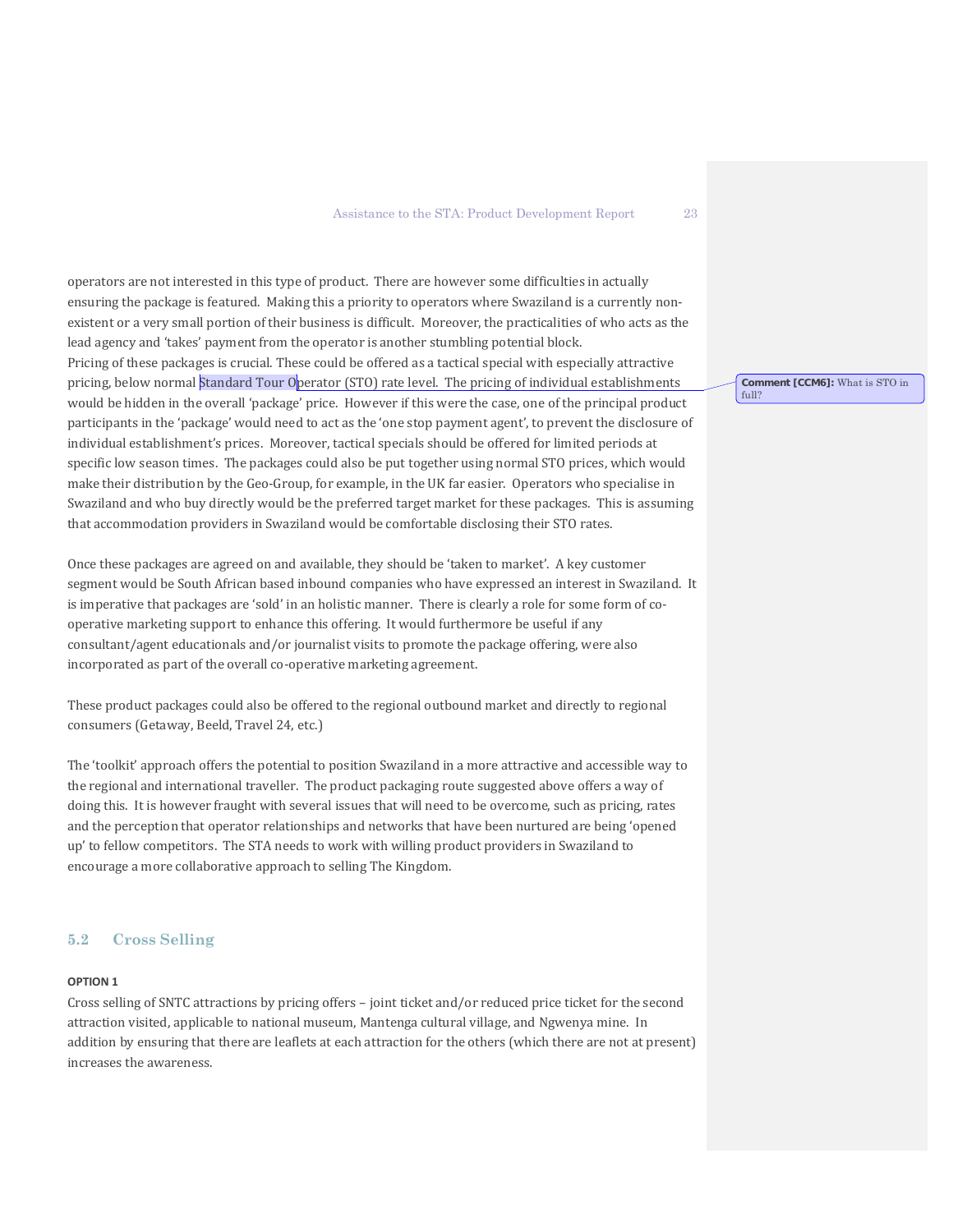#### **OPTION 2**

Extended cross selling of attractions e.g. if you make a purchase in the Ngwenya glass factory shop, you get 25% off admission price to the mine (which would encourage visitors to visit the mine).

#### **OPTION 3**

Golfing 'ticket' – one price that affords discounted rounds at both Nkonyeni and Royal Swazi Spa. Could be extended to include various 9-hole courses.

# **5.3 Booking Engine on STA Website**

Another channel that could be utilised is to establish a cost-effective booking engine behind the STA website that allows product owners in Swaziland to allocate inventory on a day to day basis. This will allow, particularly smaller product owners, to allocate inventory into a system for distribution. There are various products on the market in Southern Africa that facilitate this.